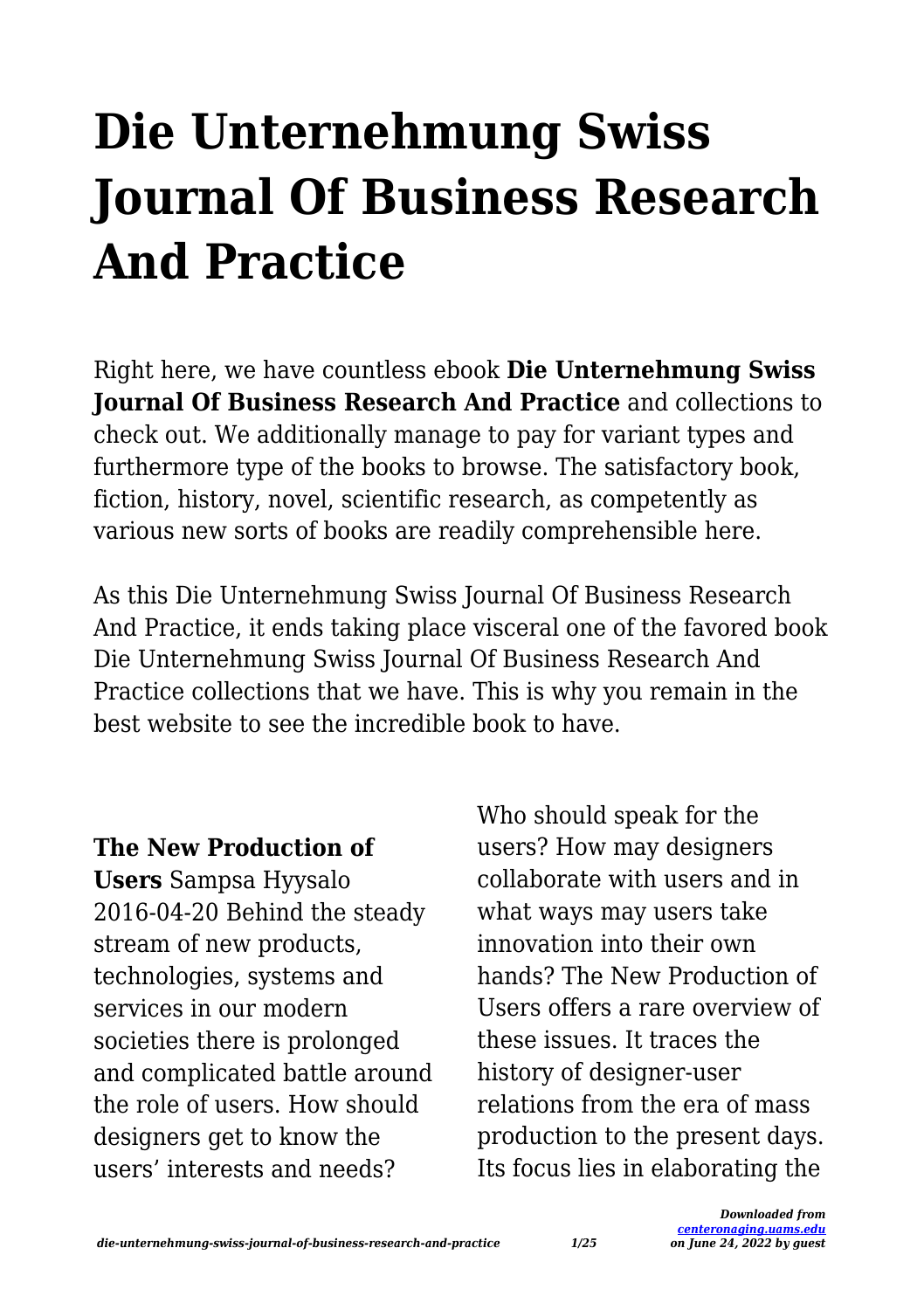currently emerging strategies and approaches to user involvement in business and citizen contexts. It analyses the challenges in the practical collaborations between designers and users, and it investigates a number of cases, where groups of users collectively took charge of innovation. In addition to a number of new case studies, the book provides a thorough account of theories of user involvement as well as and offers further developments to these theories. As a part of this, the book relates to the wide spectrum of fields currently associated with user involvement, such as usercentered design, participatory design, user innovation, open source software, cocreation and peer production. Exploring the nexus between users and designers, between efforts to democratize innovation and to mobilize users for commercial purposes, this multidisciplinary book will be of great interest to academics, policy makers and practitioners in fields such as Innovation

Studies, Innovation Policy, Science and Technology Studies, Cultural Studies, Consumption studies, Marketing, e-commerce, Media Studies as well as Design research.

**Das Potenzial einer Work-Family-Balance für die Entwicklung von Unternehmen - eine innovative Analyse mithilfe von Systemaufstellungen**

Friederike Buhr 2017 Work-Family-Balance ist kein Nischenthema mehr. Die Auseinandersetzung einer besseren Vereinbarkeit von Beruf und Familie ist geprägt von einer

Maßnahmenorientierung. In diesem Buch wird der Blick auf Work-Family-Balance mithilfe von systemischen Aufstellungen aus einer abstrakten Perspektive gewagt. Die Methode ermöglicht, Veränderungspotenziale im Spannungsfeld von Beruf und Familie zu identifizieren. In dieser Untersuchung werden dabei sowohl Fragen nach den Einflussfaktoren sich verändernder Wertesysteme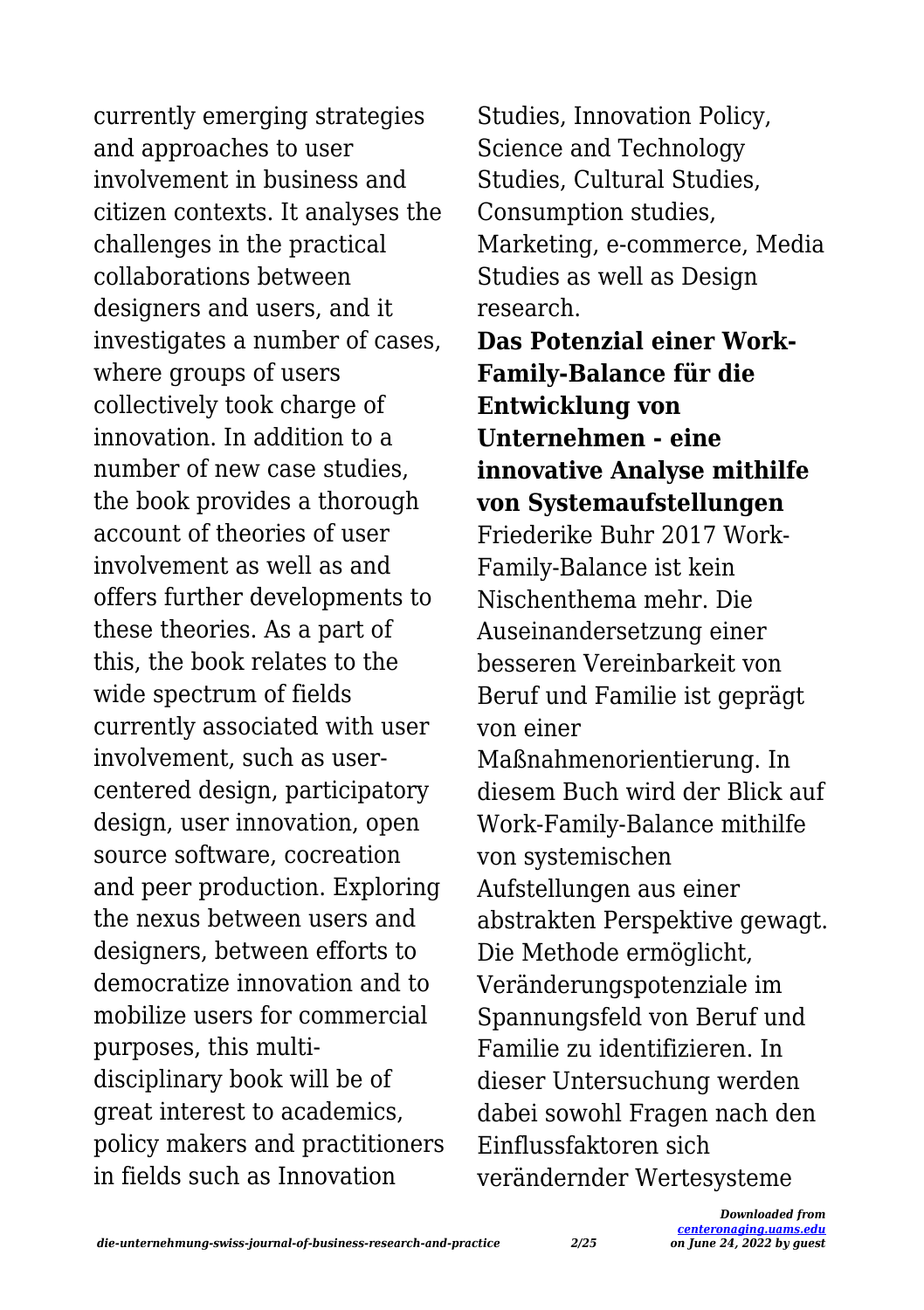auf Rollenbilder, als auch die Positionierung von Work-Family-Balance zwischen anderen unternehmensrelevanten Querschnittsthemen thematisiert. Dokumentenlogistik als Erfolgsfaktor in deutschen Banken Gernot Kaiser 2009-06-25 Bedingt durch den immateriellen Charakter der Dienstleistungserstellung in Banken werden originäre Informations- und Datenströme sehr selten aus logistischer Perspektive betrachtet. Auf der Basis einer empirischen Untersuchung zeigt Gernot Kaiser die strategische Erfolgswirkung der Logistik in Banken sowie eine bisher kaum beachtete Möglichkeit zur Differenzierung im Wettbewerb auf. Konkrete Handlungsempfehlungen für

die praktische Gestaltung der Dokumentenlogistik runden die Arbeit ab.

#### **Rural Entrepreneurship and Innovation in the Digital Era**

Lokuge, Sachithra 2020-11-06 Though entrepreneurship has been studied for decades, in

recent years, the study of "rural entrepreneurship" has emerged as an upcoming subtopic of the area. With the growth and continual ease of utilizing digital technologies to support entrepreneurial activities, these technologies now provide unique opportunities for advancing rural entrepreneurship. Though prior research focused on challenges for IT use in rural areas that specifically investigated investment and management issues, it is important to study all challenges and opportunities involved in this developing area of research. Rural Entrepreneurship and Innovation in the Digital Era is a pivotal reference source that provides vital research on the utilization of digital technologies in rural business ventures. Unlike other references, this book studies the conceptualization process of rural entrepreneurship and innovation with the intention of providing guidelines and support for entrepreneurs. While highlighting topics such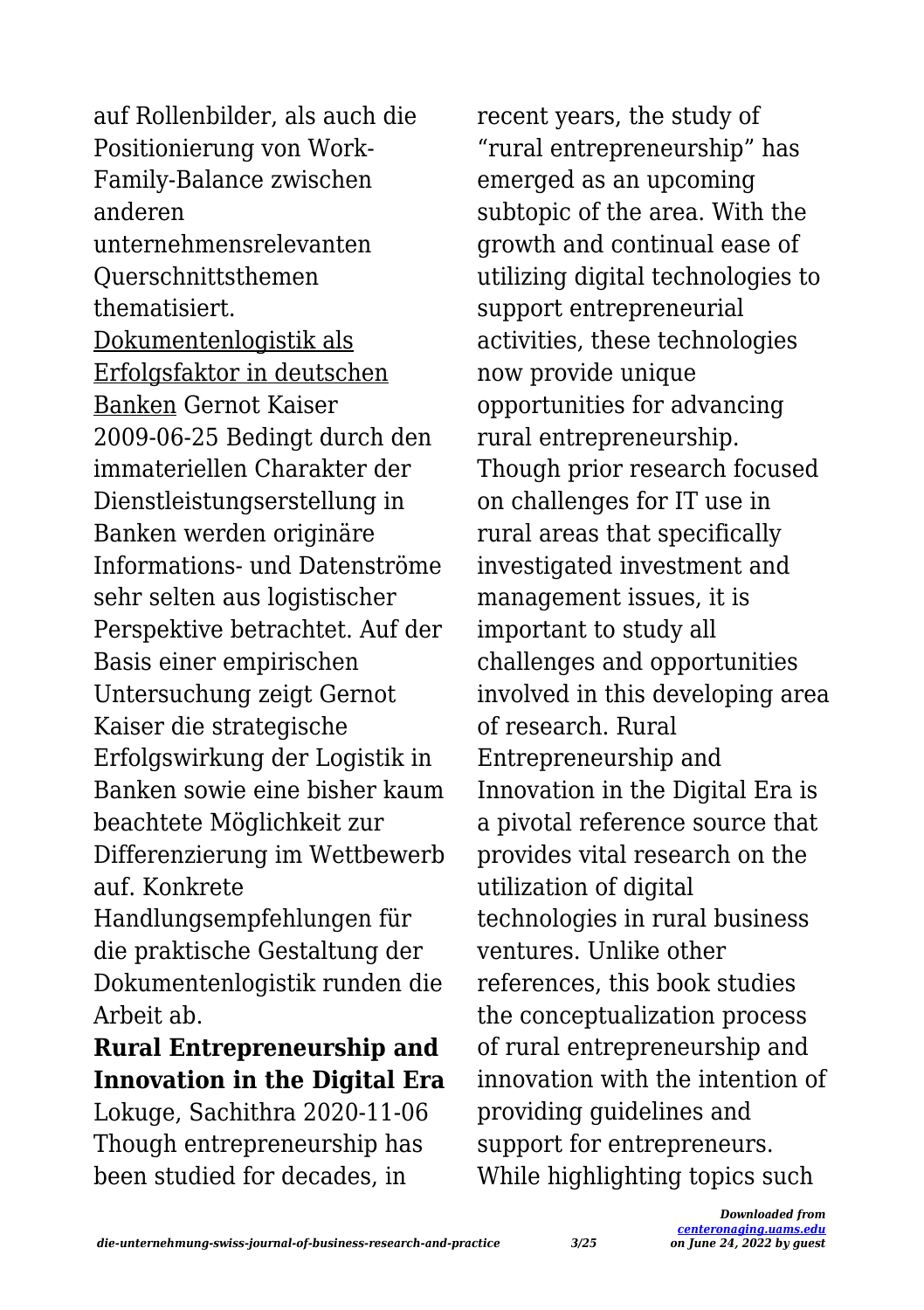as microfinancing, risk management, and rural development, this publication explores innovative practices as well as the methods of IT investment and management. This book is ideally designed for business professionals, entrepreneurs, business researchers, academics, and business students. *Technology and Corporate Law* Godwin, Andrew 2021-08-27 In light of the overwhelming impact of technology on modern life, this thoughtprovoking book critically analyses the interaction of innovation, technology and corporate law. It highlights the impact of artificial intelligence and distributed ledgers on corporate governance and form, examining the extent to which technology may enhance or displace conventional theories and practices concerning corporate governance and regulation. Expert contributors from multiple jurisdictions identify themes and challenges that transcend national boundaries and confront the international

community as a whole. Entwicklung von Modellen generischer Managementprozesse für die Gestaltung und Lenkung prozessorientierter Unternehmen Li Xiang 2016-01-13 **Disruptive Technology: Concepts, Methodologies, Tools, and Applications** Management Association, Information Resources 2019-07-05 The proliferation of entrepreneurship, technological and business innovations, emerging social trends and lifestyles, employment patterns, and other developments in the global context involve creative destruction that transcends geographic and political boundaries and economic sectors and industries. This creates a need for an interdisciplinary exploration of disruptive technologies, their impacts, and their implications for various stakeholders widely ranging from government agencies to major corporations to consumer groups and individuals. Disruptive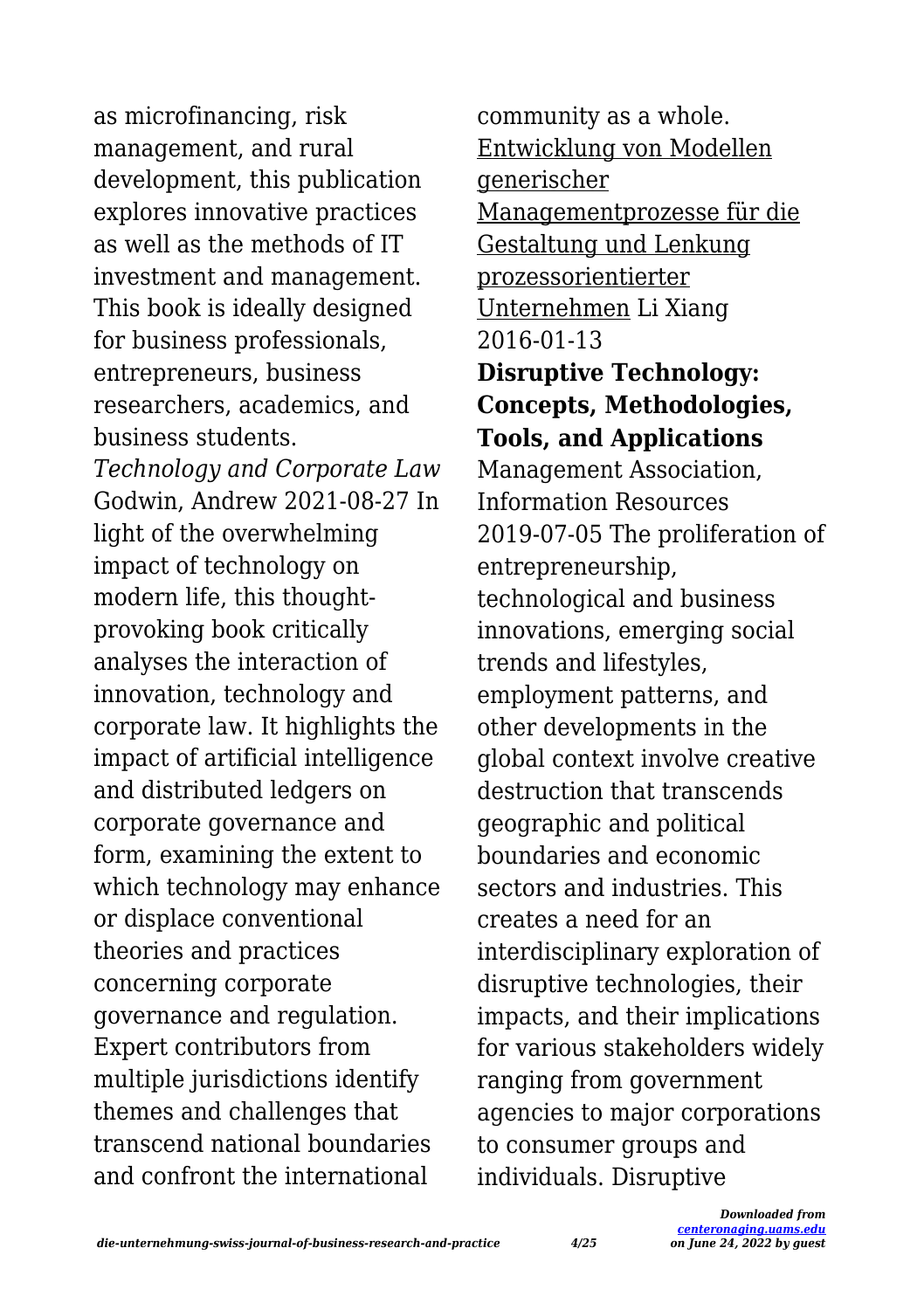Technology: Concepts, Methodologies, Tools, and Applications is a vital reference source that examines innovation, imitation, and creative destruction as critical factors and agents of socioeconomic growth and progress in the context of emerging challenges and opportunities for business development and strategic advantage. Highlighting a range of topics such as IT innovation, business strategy, and sustainability, this multi-volume book is ideally designed for entrepreneurs, business executives, business professionals, academicians, and researchers interested in strategic decision making using innovations and competitiveness.

**Managing Innovation** Joe Tidd 2018-06-05 Managing Innovation is the bestselling text for graduate and undergraduate students and a classic in the field. Emphasizing practical, evidence based tools and resources, this title provides students with the knowledge

base to successfully manage innovation, technology, and new product development. The holistic approach addresses the interplay between the markets, technology, and the organization, while relating the unique skill set required to manage innovation and innovation processes. The sixth edition of Managing Innovation continues to include the popular Innovation in Action sections in each chapter which are now newly titled Case Studies, and also features a number of new cases, updated and new research notes and references, and links to videos, audio interviews, activities, and case studies. The sixth edition also features new material on emerging innovation themes, including business model innovation, user innovation, crowd-sourcing, creativity, entrepreneurship, service innovation, public services, and more. The rapid pace of the field's evolution has brought an increase in multi-disciplinary approaches and skills, while expanding the available tool kit and pushing the boundaries of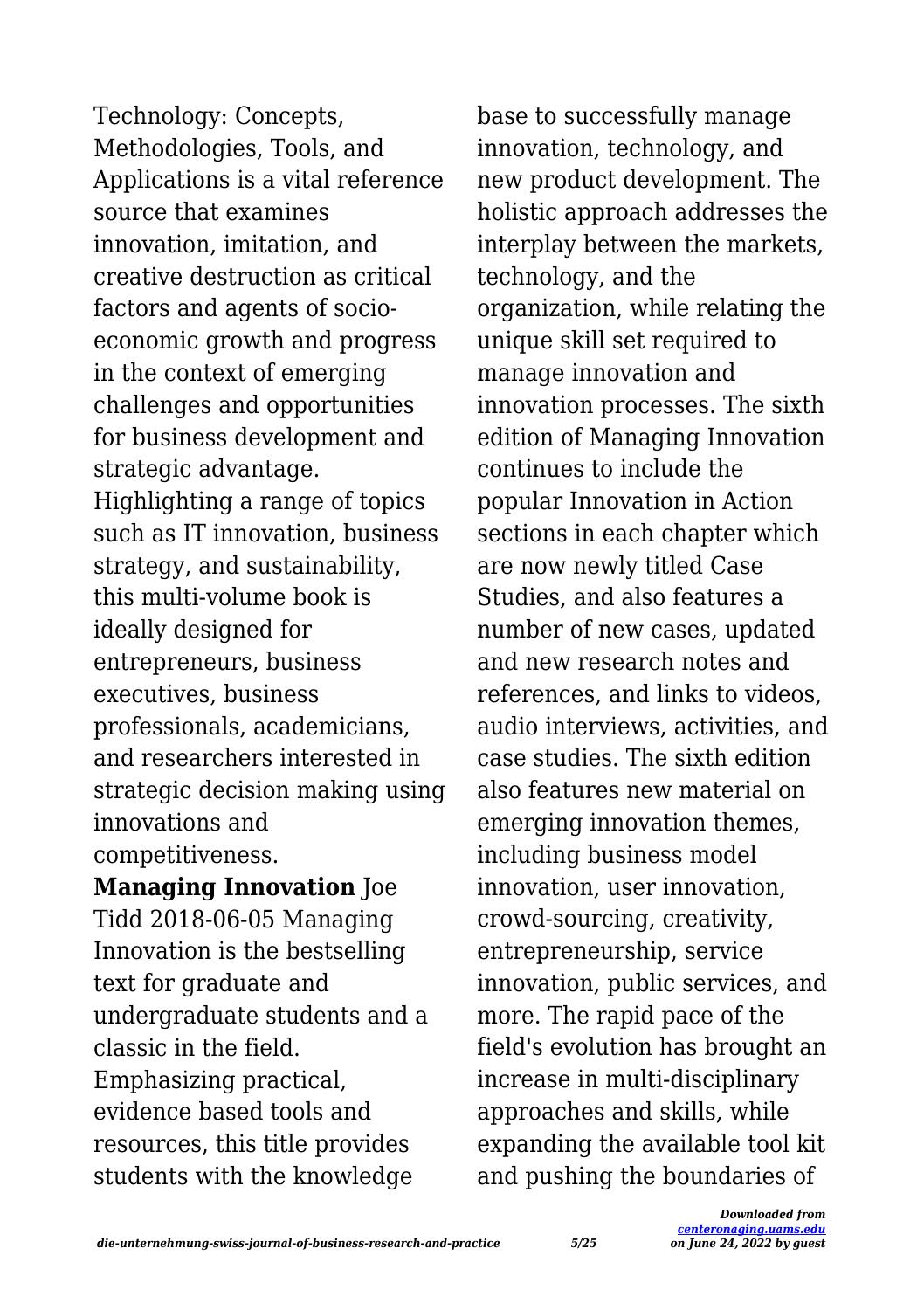possibility forward. This text provides expert navigation through the abundance of new data, new methods, new concepts, and approaches but it is designed to encourage and support tailored experimentation, not replace it. Equipped with a strong foundation and a productive innovation management mindset, todays students will be equipped to bring about the eras next great advances. *Women's Entrepreneurship in Europe* Stephanie Birkner 2018-09-21 This volume addresses the current challenges for and future prospects of women's entrepreneurship research, bringing together a wealth of diverse insights with implications for research, education and practice alike. Presenting theoretical and empirical research papers and case studies, the book not only offers a topical reference guide for entrepreneurship researchers and educators, but also provides essential reading material for students interested in questions addressing diverse

aspects of the challenges to and future academic and practical prospects of women's entrepreneurship. **Nonprofit Management** Bernd Helmig 2013-02-25 Gewinner des VHB-Lehrbuchpreises 2013! Die Bedeutung von Nonprofit-Organisationen wird angesichts der immer schwieriger werdenden staatlichen Finanzierung vieler Aktivitäten stetig steigen. Einhergehend mit dieser Entwicklung und den großen Spendenvolumina, die teilweise damit verbunden sind, nimmt auch der Bedarf an der Professionalisierung des Nonprofit-Sektors zu. Dies sollte jedoch nicht durch eine unreflektierte Anwendung von betriebswirtschaftlichen Instrumenten erfolgen. Dementsprechend zeigt dieses Buch die Besonderheiten des Management von Nonprofit-Organisationen systematisch auf. Nur so kann dem Wunsch von Spendern und sonstigen Anspruchsgruppen von Nonprofit-Organisationen nach effizienter und effektiver Mittelverwendung sowie nach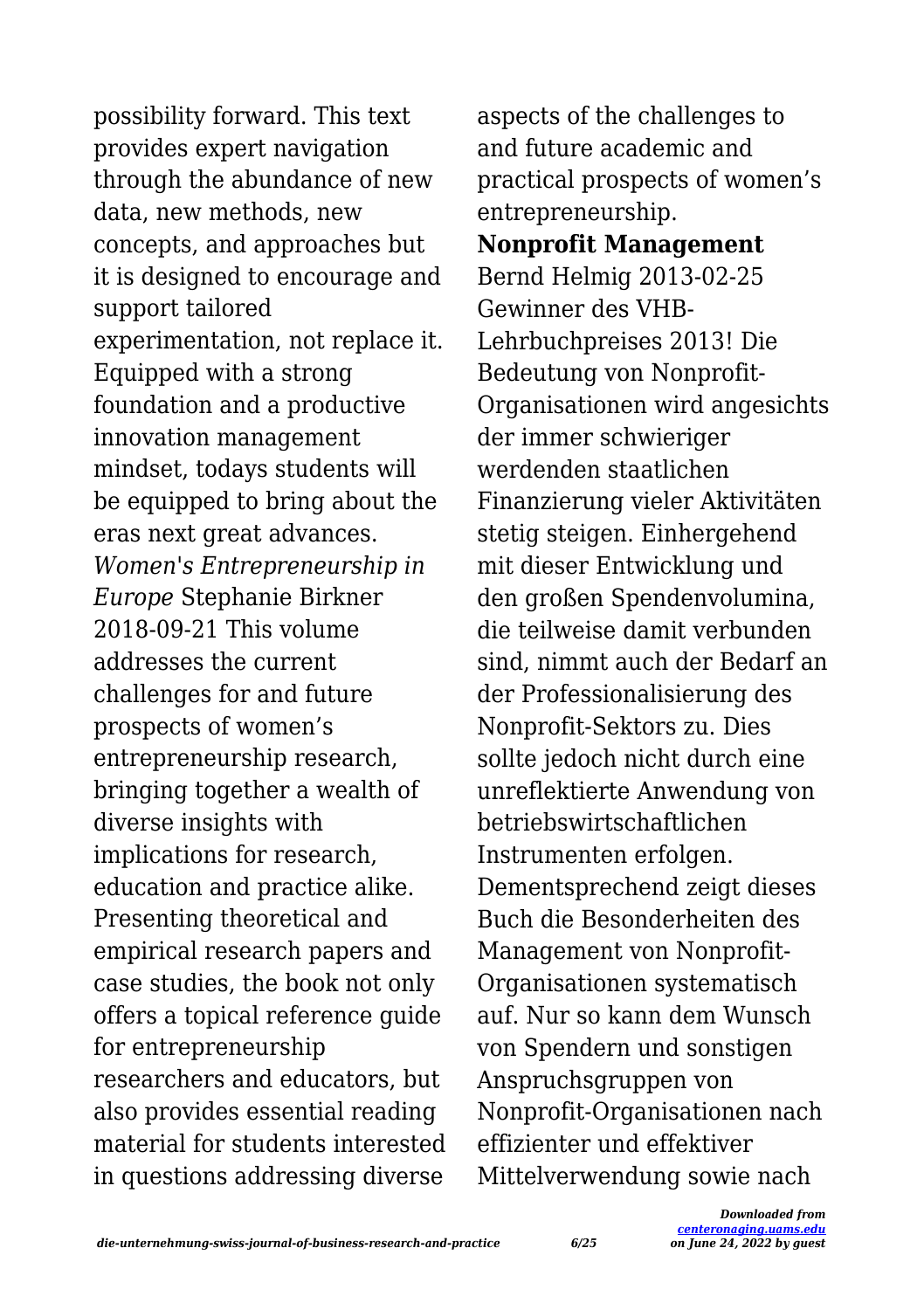#### Transparenz,

Rechenschaftslegung und Verantwortlichkeit Rechnung getragen werden. Dieses Lehrbuch führt Studierende, Wissenschaftler und Führungskräfte aus der Praxis in die Grundlagen des Nonprofit Management ein. Dabei werden alle zentralen Bereiche des so genannten Dritten Sektors vorgestellt. Zahlreiche Beispiele und Fallstudien aus verschiedenen Nonprofit-Branchen veranschaulichen die Konzepte und ermöglichen ein schnelles Umsetzen in die Praxis. Ergänzend zum Buch wurde unter www.nonprofit-management.bi z eine umfassende Lernplattform mit Videos, Selbsttests, Fallstudien und Beispielen eingerichtet. Preise: Am 24. Juni 2013 erhielten die Autoren Bernd Helmig und Silke Boenigk für Ihr Lehrbuch "Nonprofit Management" den Lehrbuchpreis des Verbandes der Hochschullehrer für Betriebswirtschaft e.V. (VHB). In der Laudation von Prof. Dr. Dorothea Greiling heißt es

dazu: Das vom VHB in diesem Jahr ausgezeichnete Lehrbuch schließt hier nicht nur eine inhaltliche Lücke, sondern zeichnet sich auch durch die didaktische Aufmachung als hervorragend geeignet für den Einsatz in der akademischen Lehre aus: Umfangreiche E-Learning-Angebote, das Wechselspiel zwischen Theorieblöcken und Minicases und der klare Duktus in der Leserführung sind vorbildhaft nicht nur, was die Ausbildung in Methoden und Konzepten des Nonprofit-Managements angeht, sondern auch betreffend die praktische Umsetzung. Pressestimmen: "Das Lehrbuch vermittelt eine zeitgemäße Einführung in den Themenbereich des Nonprofit Management und ist auf dem besten Weg, sich als Standardwerk zu etablieren. Es kann daher als Einführungswerk sowohl für Studierende und Wissenschaftler als auch für Führungskräfte aus der Nonprofit-Praxis mit Interesse an dieser Thematik bestens empfohlen werden." Manfred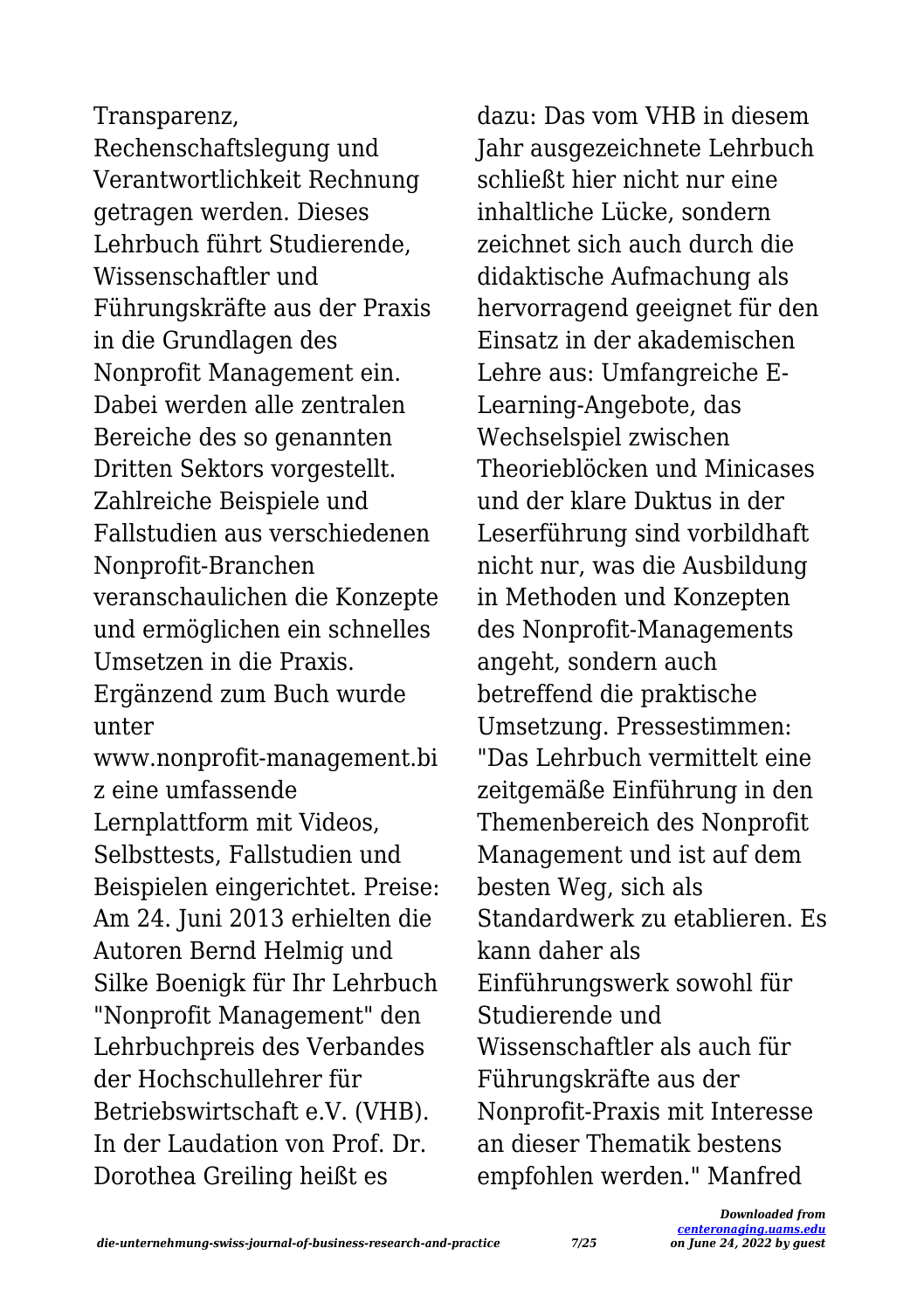Bruhn, in: Zeitschrift für öffentliche und gemeinwirtschaftliche Unternehmen 04/2012 "Kurzum: Wer einsteigen will, rindet in diesem Buch einen sehr guten Wegweiser, wer weiterarbeiten möchte, profitiert von der Literaturauswertung und der klaren Struktur." in: Verbändereport 05/2012, zur 1. Auflage 2012 "Alle Themen werden kurz und klar dargestellt. Besonders gefällt die häufige und zu den jeweiligen Themen gut passende Einbeziehung von Beispielen. Damit gewinnt diese Publikation für Praktiker, Studenten und Wissenschaftler als Einstiegs- und Nachschlagewerk in Lehre und Praxis eine besondere Bedeutung." Swen Neumann, in: Die Stiftung 04/2012 "Wegen der zunehmenden Bedeutung der NPOs war es an der Zeit, die Unterschiede, aber auch die Gemeinsamkeiten von Profitund Nonprofit-Organisationen systematisch in einem Lehrbuch aufzubereiten. Den

beiden Autoren ist dies nicht nur inhaltlich, sondern auch in didaktischer Hinsicht hervorragend gelungen." in: WISU 07/12 Über die Autoren: Prof. Dr. Bernd Helmig lehrt Public und Nonprofit Management an der Universität Mannheim. Prof. Dr. Silke Boenigk lehrt Betriebswirtschaft, insbesondere Management von Öffentlichen, Privaten & Nonprofit-Organisationen, an der Universität Hamburg **Wertegeleitete Unternehmensführung** Martin Büscher 2020-10-22 Eine systematische Befragung von 25 Führungspersönlichkeiten in privatwirtschaftlichen und diakonischen Unternehmen macht deutlich, dass Werte – mehr oder weniger explizit – eine leitende Bedeutung für unternehmerisches Handeln haben. Daraus lassen sich Überlegungen für eine Unternehmenstheorie ableiten, in denen dieser Umstand angemessen eingearbeitet wird. Werte stehen dabei nicht nur für eine idealistische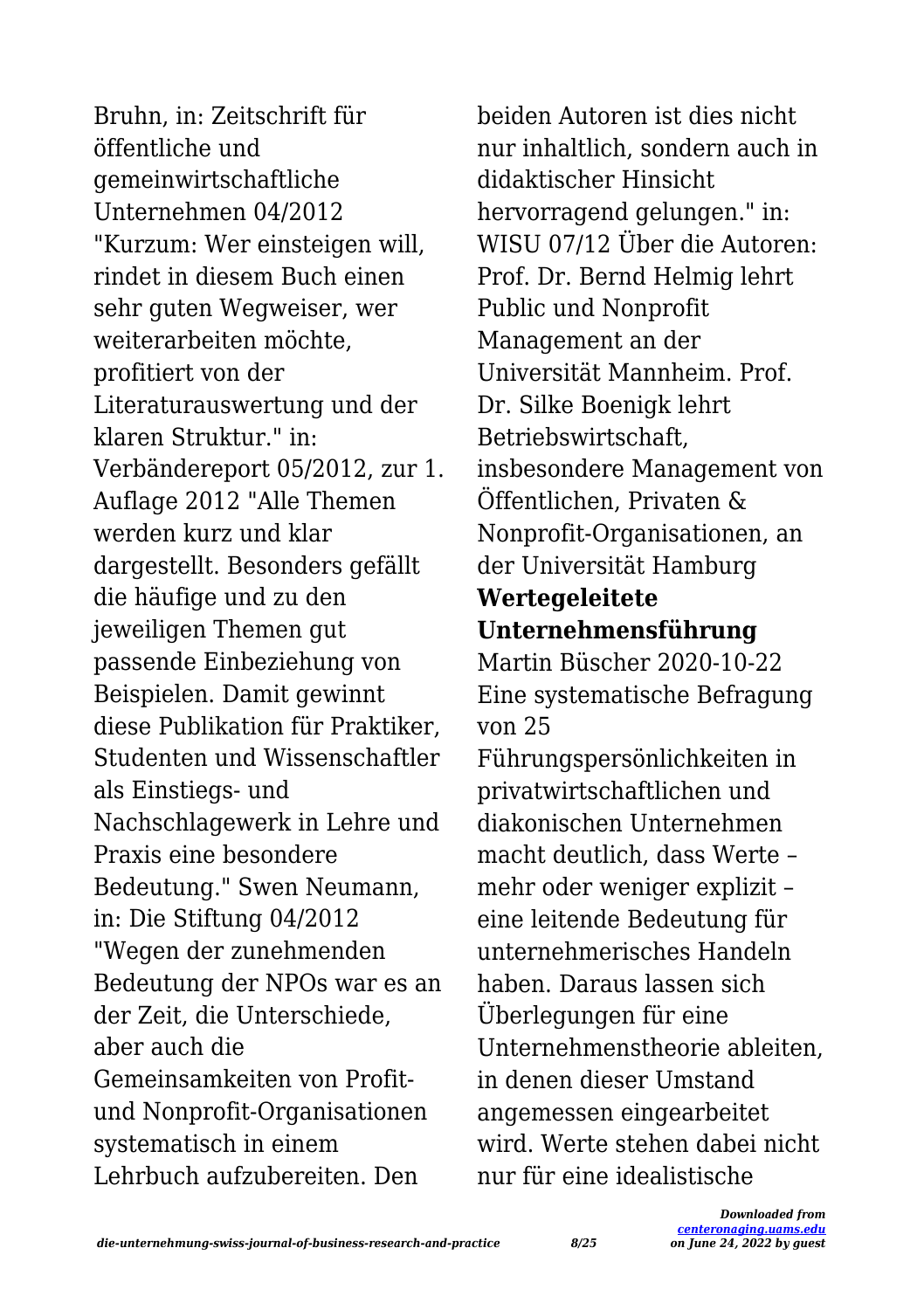Orientierung am sinnerfüllten Leben, verantwortlichen Handeln oder Nachhaltigkeit, sondern auch an wertebasierten Kategorien wie Gewinnerzielung, Wettbewerb oder Leistung. In Abgrenzung zu faktortheoretischen Ansätzen der Betriebswirtschaftslehre werden Elemente einer Unternehmenstheorie entfaltet, die implizite und explizite Wertedimensionen zu berücksichtigen in der Lage ist. Werte können dabei wertschöpfend wirken. Außerdem können aus dem Buch Anregungen für die eigene Gestaltung von Organisationen aufgenommen werden, mit der die Werte der Organisation in der Praxis wirklich berücksichtigt werden. Contemporary Issues in Business Ethics Mary W. Vilcox 2007 Business ethics is a form of the art of applied ethics that examines ethical rules and principles within a commercial context, the various moral or ethical problems that can arise in a business setting, and any special duties or obligations

that apply to persons who are engaged in commerce. Business ethics can be both a normative and a descriptive discipline. As a corporate practice and a career specialisation, the field is primarily normative. In academia descriptive approaches are also taken. The range and quantity of business ethical issues reflects the degree to which business is perceived to be at odds with non-economic social values. Historically, interest in business ethics accelerated dramatically during the 1980s and 1990s, both within major corporations and within academia. For example, today most major corporate websites lay emphasis on commitment to promoting non-economic social values under a variety of headings (e.g. ethics codes, social responsibility charters). In some cases, corporations have redefined their core values in the light of business ethical considerations. Catching business ethics in action, however, remains a seldom-spotted nugget for in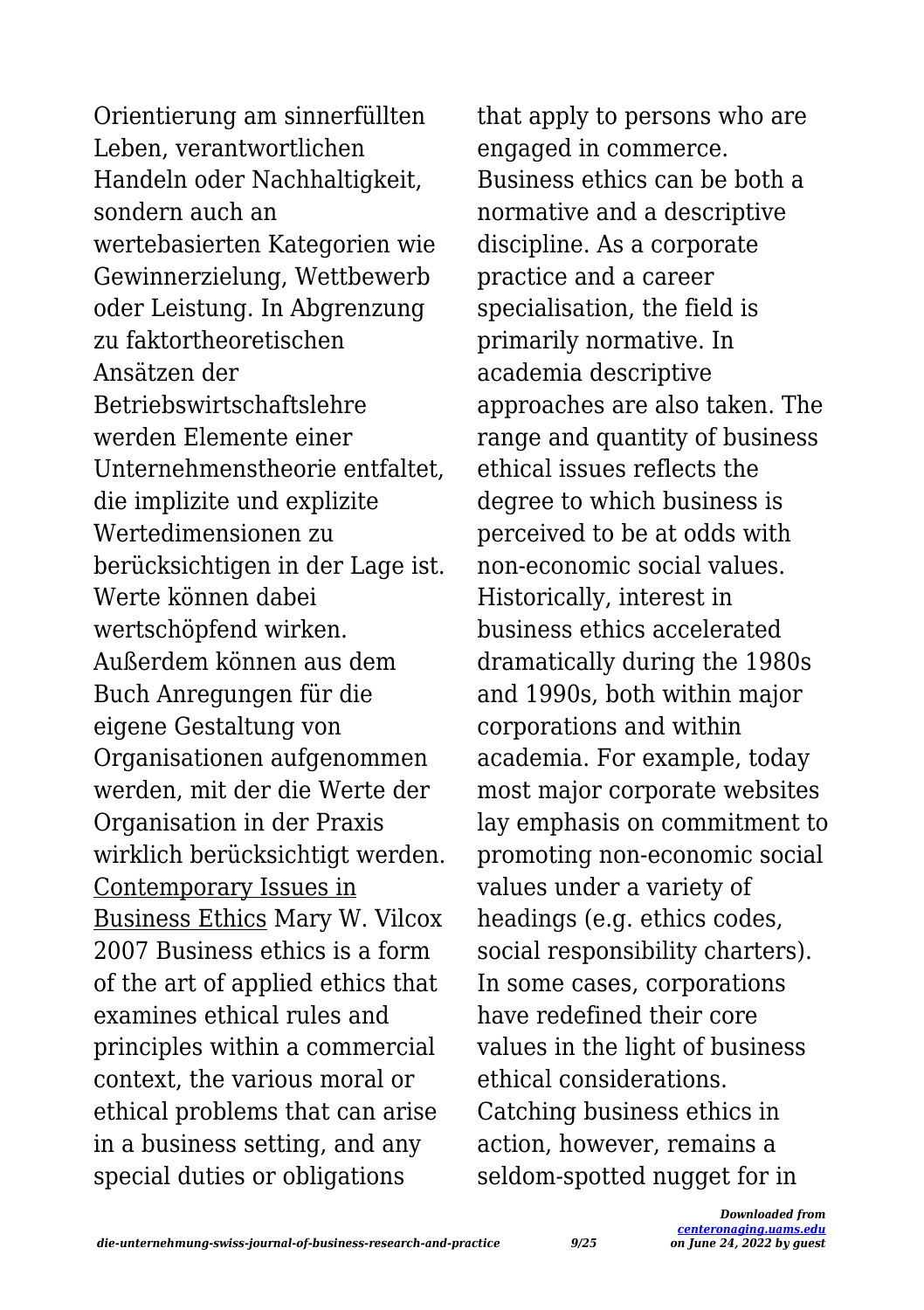reality it depends on the characters of the characters. Perspectives on the Sharing Economy Indre Maurer 2019-08-15 Sharing instead of owning is one of the major trends in modern (business) life. By changing how people consume, the rise of the sharing economy has the potential to redefine the role of owners, consumers and producers, change their mode of transaction, create innovative business models, disrupt existing industries, and challenge political and regulative institutions. In addition to these practical implications, the sharing economy phenomenon represents a novel playground for theoretical advancement, attracting a multitude of research and researchers from different disciplines. While this can potentially open up new avenues for practice and theory to stimulate each other, they do not seem to go hand-in-hand at the moment. This volume brings together research from a wide variety of theoretical backgrounds and disciplines to

encourage academic discourse on the sharing economy phenomenon. It comprises contributions that are grounded in different theoretical perspectives, including business history, economics, strategic management, organization studies, information systems, political science, legal studies, linguistics, and semantics. While all contributions focus on the sharing economy phenomenon, they examine the subject from different disciplinary angles. Together, they provide a coherent and comprehensive overview of research on the sharing economy.

**Emerging Issues And Trends In Innovation And Technology Management** Alexander Brem 2021-10-25 This book is a compilation of papers published in International Journal of Innovation and Technology Management. The chapters in the book focus on recent developments in the field of innovation and technology management. Carefully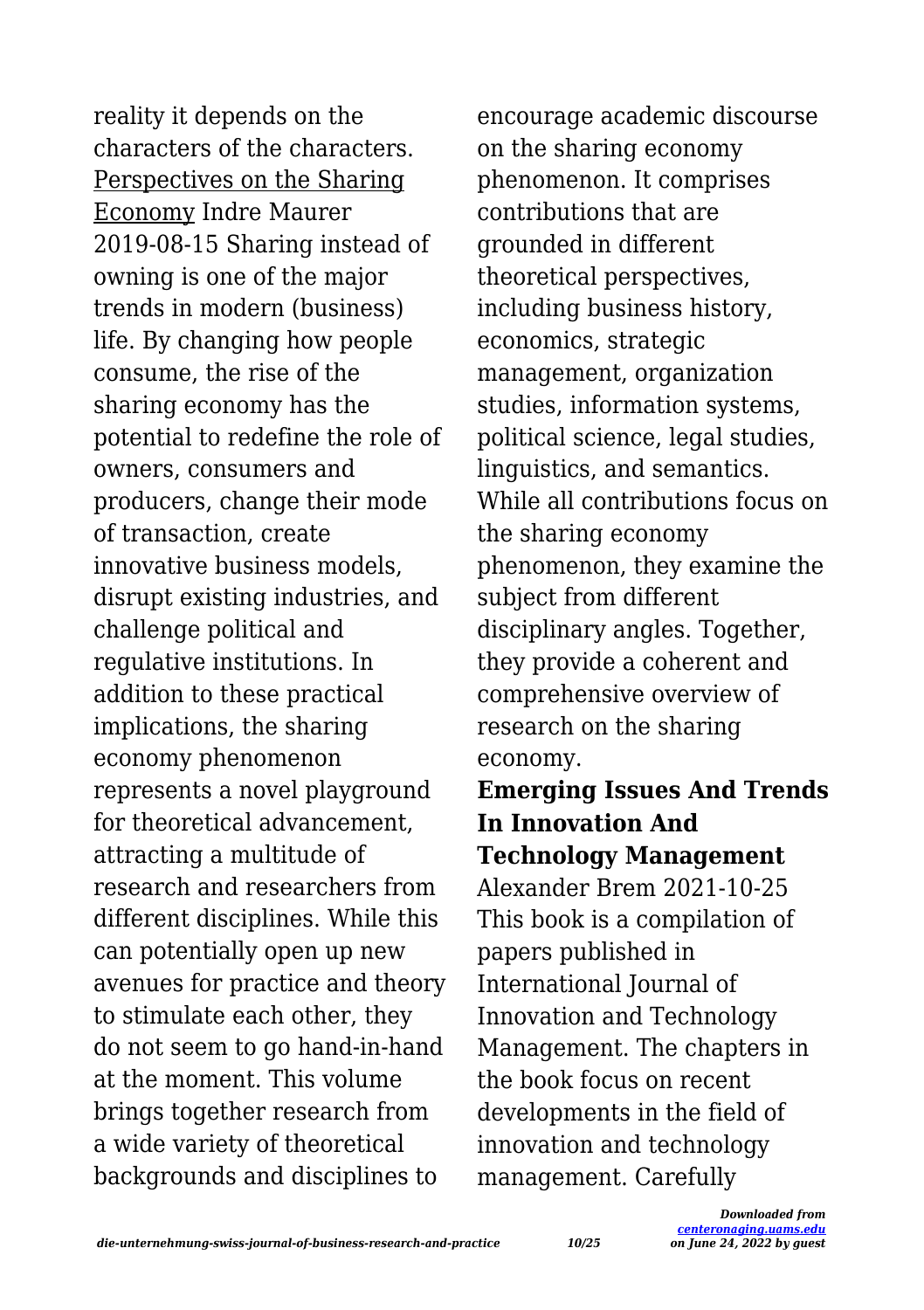selected on the basis of relevance, rigor and research, the chapters in the book take the readers through various emerging topics and trends in the field.Written in a simple and accessible manner, the chapters in this book will be of interest to academics, practitioners and general public interested in knowing about emerging trends in innovation and technology management.

### **Commercial Investments and Mission Drift in**

**Microfinance** Marc Moser 2013 The microfinance sector has witnessed various controversies and criticisms recently as a consequence of its commercialization and the related involvement of international investors. Against this background, the qualitative case study reported on examines the perceptions of stakeholders from the Swiss microfinance investment network. How do the various investor-related stakeholder groups perceive the motivation to become engaged in microfinance, the mission drift

issue and the current state and potentials of mutual value creation? The findings suggest that common ground on fundamental questions facilitates superior mutual value creation among the investigated stakeholders. Implications include the need for enhanced coordination between private and public stakeholders.

# **Wissenstransfer bei der Reintegration von**

**Expatriates** Stefan Doetsch 2016-01-19 Stefan Doetsch untersucht, wie Muttergesellschaften multinationaler Unternehmen die Nutzenpotentiale erschließen können, die sich aus dem Wissen ergeben, welches Expatriates während ihres Auslandseinsatzes erworben haben. Der Autor identifiziert unternehmensinterne Strukturen und Prozesse, die nötig sind, um den umfassenden und systematischen Transfer des Wissens ins Stammhaus im Zuge der Reintegration zu gewährleisten. Die Ergebnisse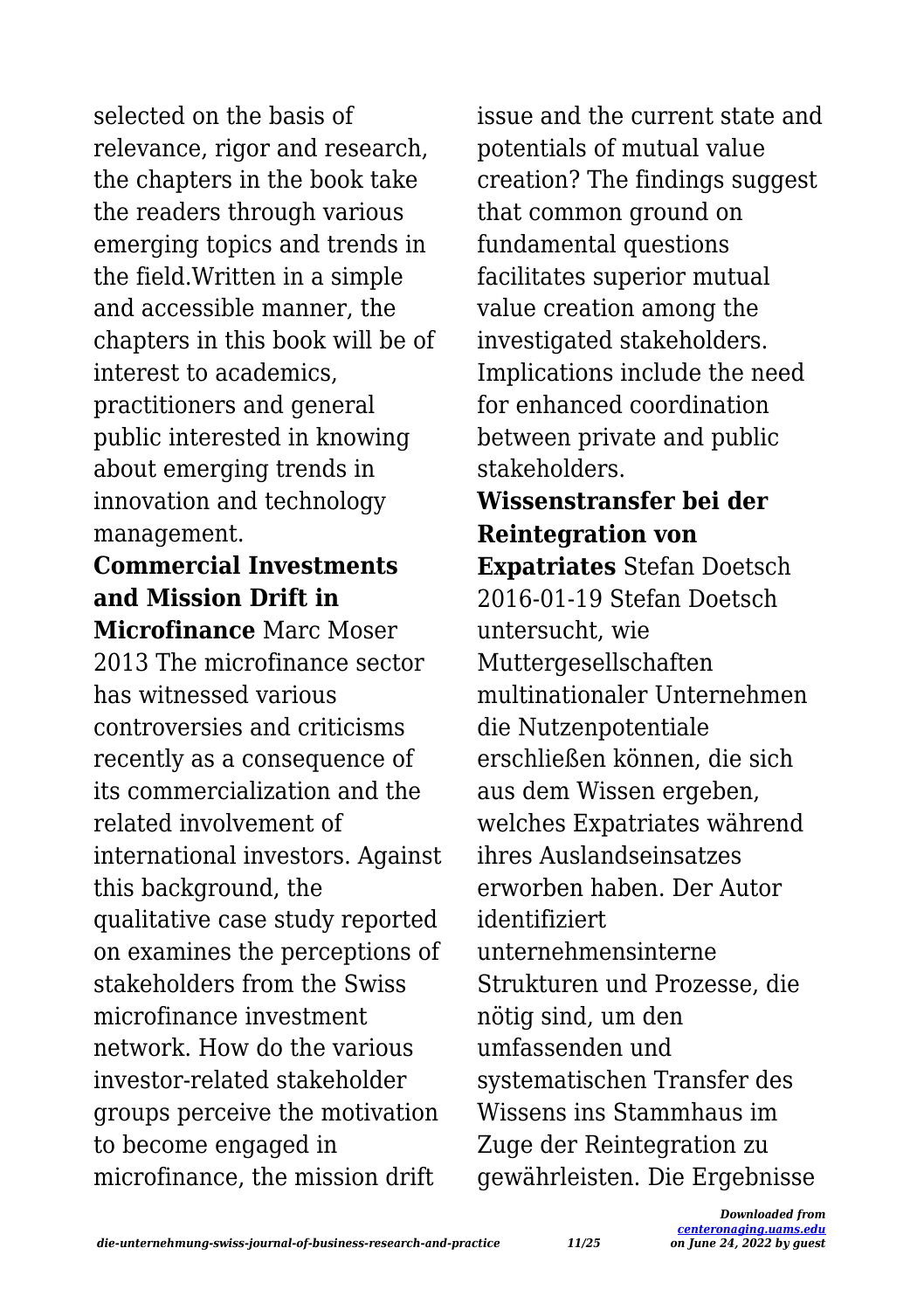einer empirischen Untersuchung dokumentieren den aktuellen Status quo und bilden die Grundlage für die Formulierung von Handlungsempfehlungen zur verbesserten Umsetzung von Transfermaßnahmen.

#### **Trust in the European Union in Challenging Times**

Antonina Bakardjieva Engelbrekt 2018-06-13 This is the first book in the Interdisciplinary European Studies collection. This volume provides an interdisciplinary perspective on trust in the EU from the vantage point of political science, law and economics. It applies insights from a number of different dimensions – political institutions, legal convergence in criminal and civil law, social trust, digitalization, the diffusion of political values and norms, monetary convergence and the legitimacy of political systems – to approach the highly complex issue of trust in the EU in a clear-sighted, relevant and insightful manner. Written by renowned experts in the field, the style is accessible

and reader-friendly, yet concise, knowledgeable and thought-provoking. The individual chapters combine up-to-date research findings with reflections on on-going political debates and offer useful, concrete ideas on what steps the EU could take to address the challenge of trust. The book provides the reader with invaluable insights into how trust, or rather the lack of trust, poses a challenge to the future of the social, economic and political developments in the EU. It is a must-read for policy-makers, students and interested members of the public who feel concerned by the future of Europe. Proceedings of the 7th World Conference on Mass Customization, Personalization, and Co-Creation (MCPC 2014), Aalborg, Denmark, February 4th - 7th, 2014 Thomas D. Brunoe 2014-01-28 The MCPC 2014 is a multi-track conference featuring a combination of high profile keynotes with expert talks, panel discussions, paper sessions, workshops,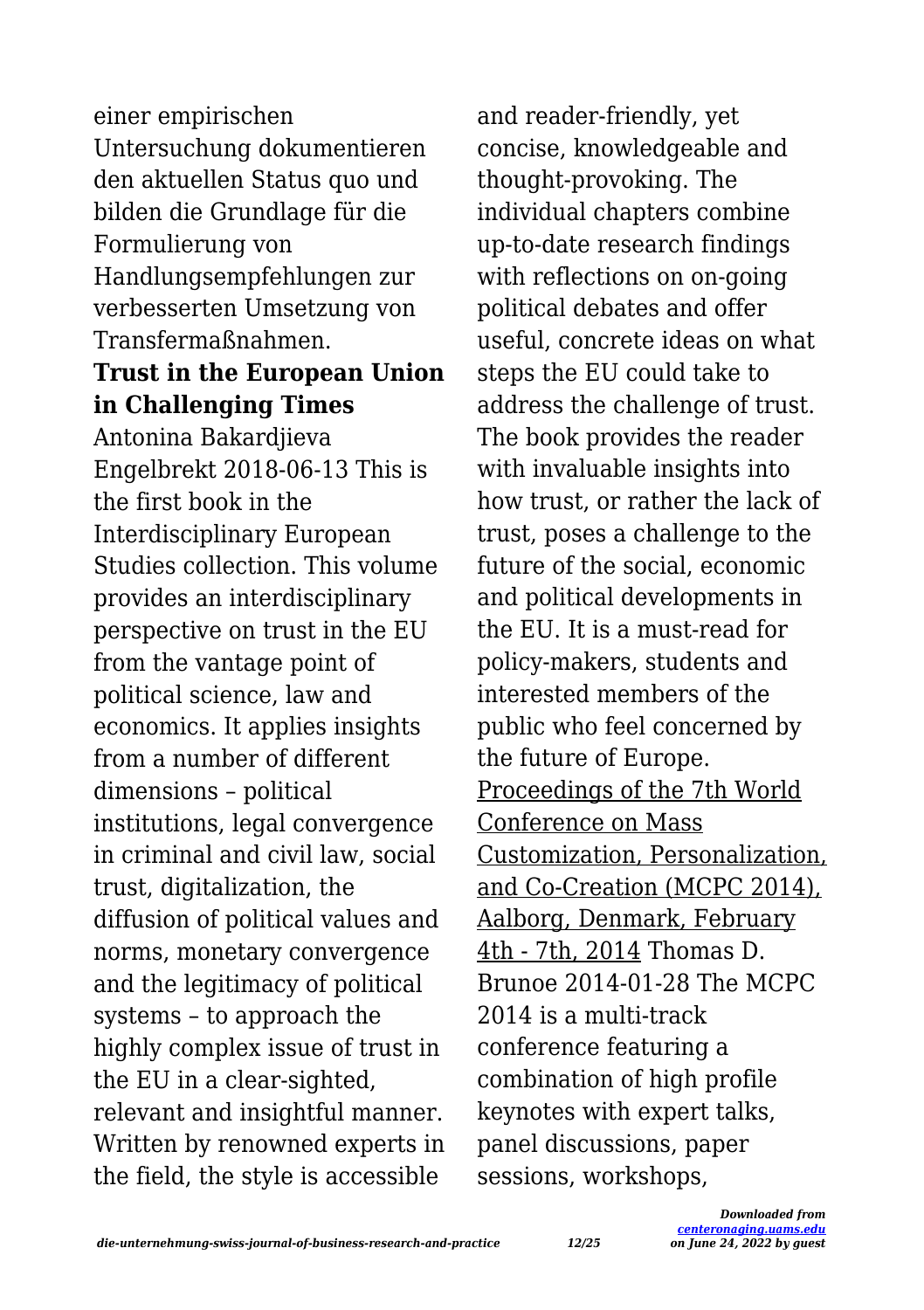receptions, and much more. While it is devoted to sharing and discussing the latest research in the field, the MCPC conference has a strong focus on real life applications. Since its beginning, the MCPC conference has had an equal share of participants, practitioners and academics/researchers. This makes the MCPC conference truly unique among many conferences. It strives to connect MCPC thinkers, first movers, entrepreneurs, technology developers, and researchers with people applying these strategies in practice. Twenty years ago Mass Customization was acknowledged as the "New Frontier in Business Competition". Ever since, industry has been applying the concept and researchers have developed the topic into a wellestablished research area and businesses have formed new strategies. More knowledge, methods and technologies are available now than ever before. Along with general Mass Customization topics, this

conference addresses Mass Customization from a historical perspective, looking at both mass customization in the past 20 years and towards the new frontiers in the 20 years to come. This book presents the latest research from the worldwide MCPC community bringing together the new thoughts and results from various disciplines within the field.

**The Future of Management Education** Stéphanie Dameron 2017-01-25 This book discusses the new challenges facing Business Schools around the world with potential scenarios that may be envisioned for 2030 and strategies for stakeholders. Based on documented descriptions of competitive dynamics in the 'business' of business schools in a variety of countries, the authors highlight the fact that the 'industry' of management education is going through major changes such as new governance and business models, mergers and acquisitions, internationalization of faculty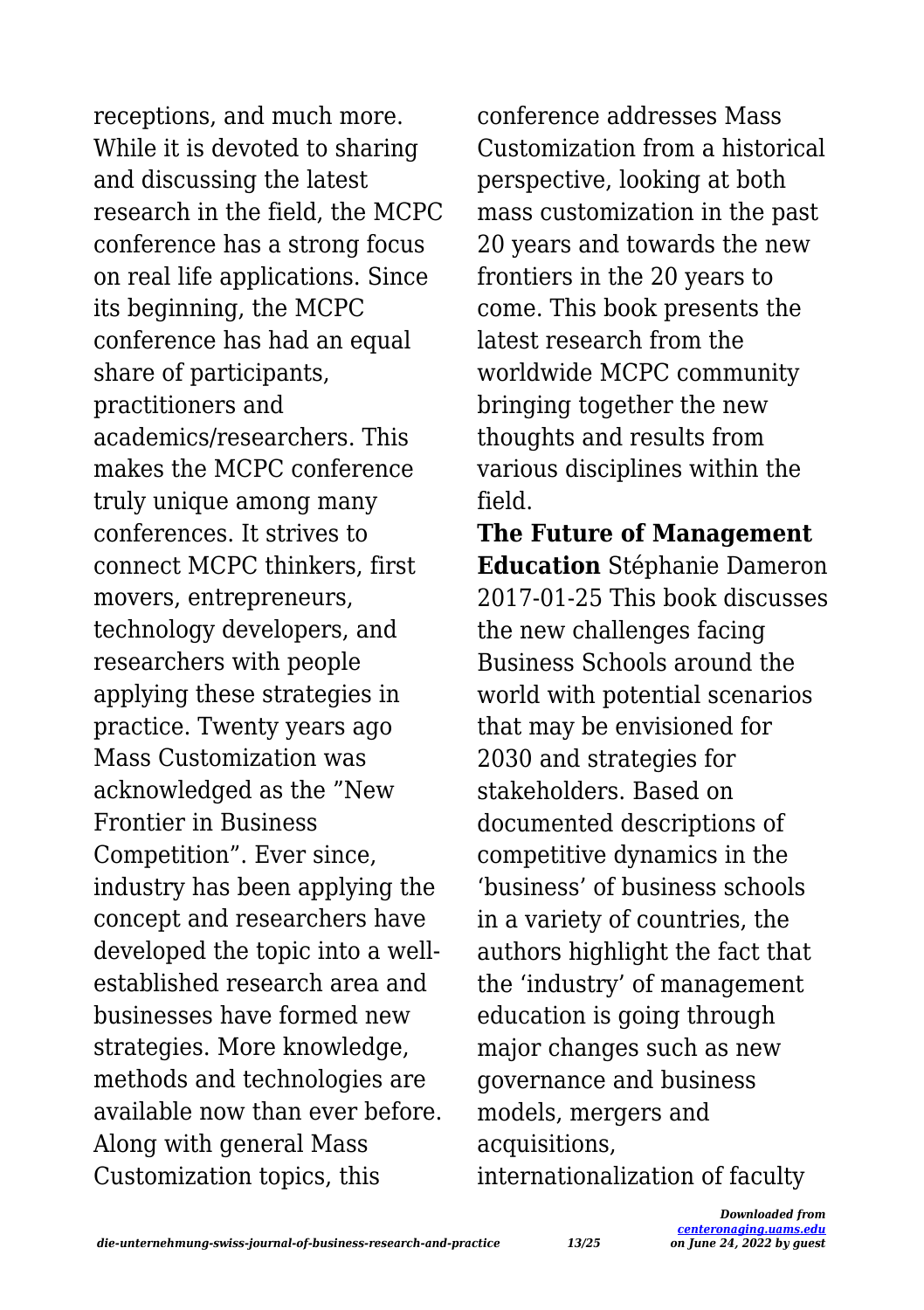and students coexisting with entrenchment in local markets, ever more needs for financial resources, development of distant and blended learning, and increasing pressure for research output to boost rankings. With concerns surrounding the sustainability of current trends in faculty salary inflation, social acceptability of higher fees, cost of distance learning and the risk of an academicindustry divide around knowledge produced by management research, The Future of Management Education develops an analysis of business models and institution regulation. The two volumes cover the context of Business Schools in ten countries and grapples with the challenges they currently face. They specifically discuss foresight scenarios and strategic implications for stakeholders (Deans, faculty, students, prospective students, alumni, local businesses, corporations, government, accreditation bodies). Human Resource Management

in Consulting Firms Michel E. Domsch 2006-04-22 This book presents insider reports from high-profile international consultancies which allow practitioners, scholars and graduates to gain a rare, unvarnished insight into people management in business consulting. In addition to a comprehensive overview of existing H-R systems, the book provides details of practices dealing with issues such as value-oriented corporate culture, gender diversity management, employability, leadership development, knowledge management and employer branding.

**Online Intermediaries for Co-Creation** Christoph W. Künne 2017-05-15 This book investigates the powerful role of online intermediaries, which connect companies with their end customers, to facilitate joint product innovation. Especially in the healthcare context, such intermediaries deploy interactive online platforms to foster co-creation between engaged healthcare consumers and innovation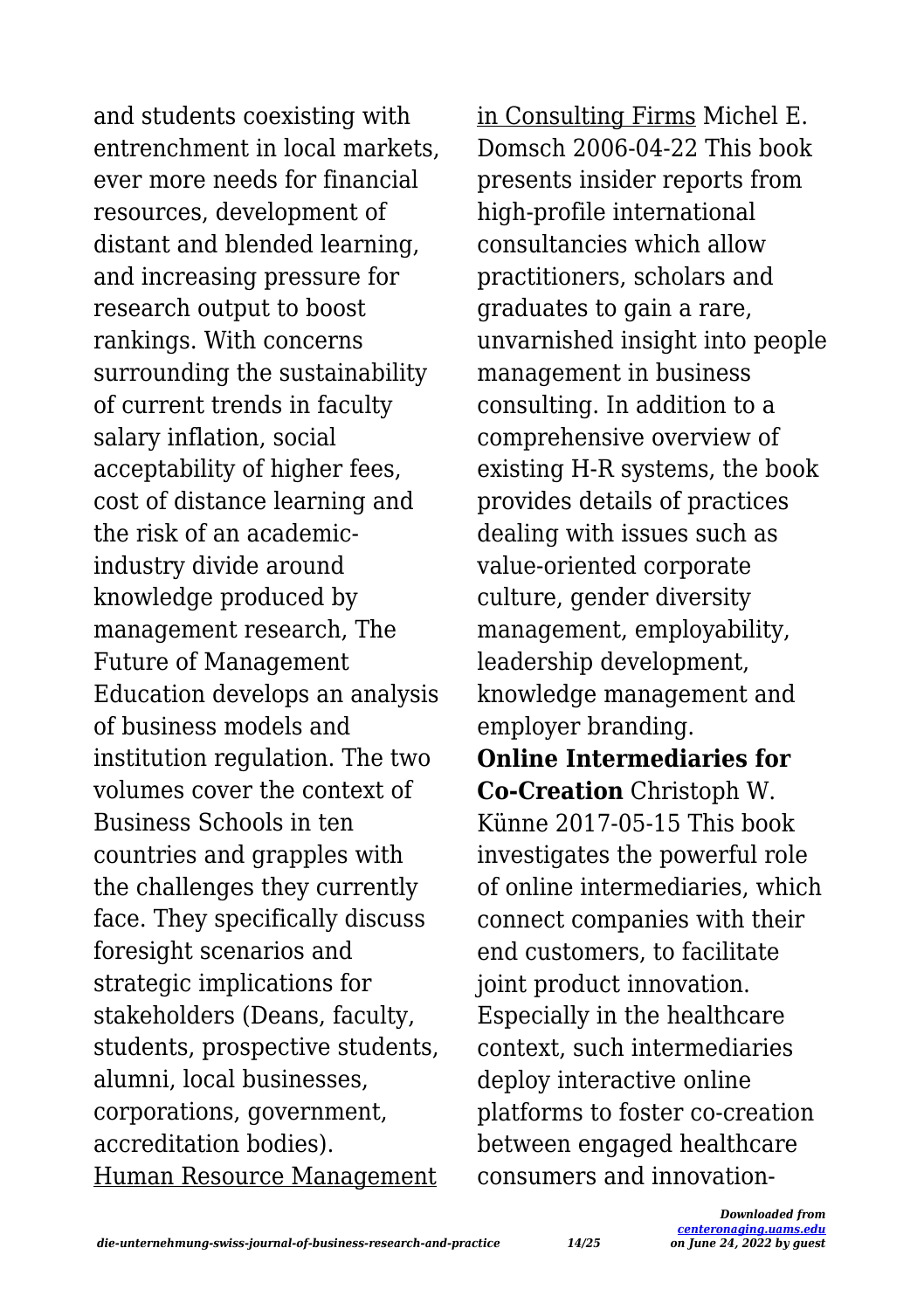seeking healthcare companies. In three empirical studies, this book outlines the key characteristics of online intermediaries in healthcare, their distinct strategies, and the remaining challenges in the field. Readers will also be introduced to the stages companies go through in adopting such co-created solutions. As such, the work appeals for both its academic scope and practical reach.

# **Challenges and Opportunities in the Due**

**Diligence Process** Christoph Müller 2020-12-14 Volumina von  $M\delta_{\tau}\Delta$ -Transaktionen steigen. Die Gründe sind vielfältig, die Tendenz ist branchenübergreifend und unabhängig von der Unternehmensgröße. Doch viele Transaktionen liefern nicht das avisierte Resultat. Zeit für einen innovativen Ansatz im entscheidungsrelevanten M&A-Teilprozess Due Diligence. Dabei werden die Herausforderungen der für den Prozess nur limitiert zur Verfügung stehenden

Ressourcen Zeit und Know-how abgearbeitet. Der Ansatz löst sich von den Retrospektiven und bildet zudem Nachhaltigkeit und Zukunftsorientierung mit ab. Heraus kommt ein Due-Diligence-Modell, das den Anspruch erhebt, die Qualität der Handlungsempfehlung zu erhöhen. Das Buch richtet sich an Kauf- und Verkaufsseite, sowie externe Berater gleichermaßen. Environmental Management Accounting Christian Herzig 2012-03-15 Sustainable development will not happen without substantial contributions from and leading roles of companies and business organizations. This requires the provision of adequate information on corporate social and ecological impacts and performance. For the last decade, progress has been made in developing and adapting accounting mechanisms to these needs but significant work is still needed to tackle the problems associated with conventional accounting. Until recently,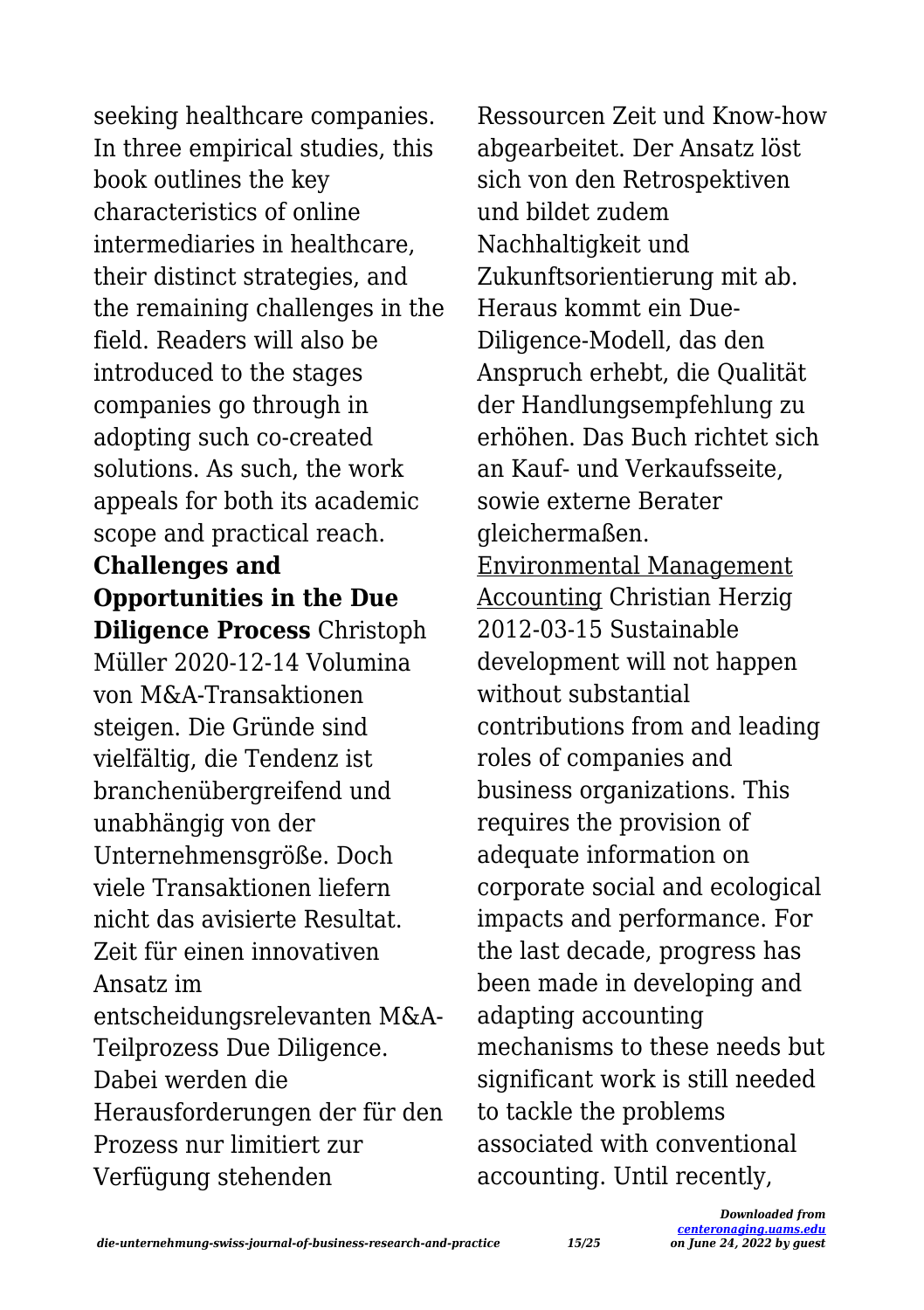research on environmental management accounting (EMA) has concentrated on developed countries and on cost–benefit analysis of implementing individual EMA tools. Using a comparative case study design, this book seeks to redress the balance and improve the understanding of EMA in management decision-making in emerging countries, focussing specifically on South-East Asian companies. Drawing on 12 case studies, taken from a variety of industries, Environmental Management Accounting: Case Studies of South-East Asian Companies explores the relationship between decision situations and the motivation for, and barriers to, the application of clusters of EMA tools as well as the implementation process itself. This book will be useful to scholars interested in the environmental and sustainability management accounting research field and those considering specific approaches to EMA within emerging economies. *Open Tourism* Roman Egger

2016-03-02 This book examines the concepts of open innovation, crowdsourcing and co-creation from a holistic point of view and analyzes them considering their suitability to the tourism industry. Methods, theories and models are discussed and examined regarding their practical applicability in tourism. The book illustrates the theoretical mechanisms and principles of Open Innovation, Crowdsourcing and Co-creation with case studies and best practices examples. In addition to the scientific target group, the book is a useful resource for managers of the entire tourism industry. First, the book presents the theoretical fundamentals and concepts in 11 specific chapters. This basis is then enriched by three parts with case studies, focusing on information, creation and provision respectively. Finally in a concluding part the editors sum up the book and give an outlook on the implications, learnings and future perspectives of open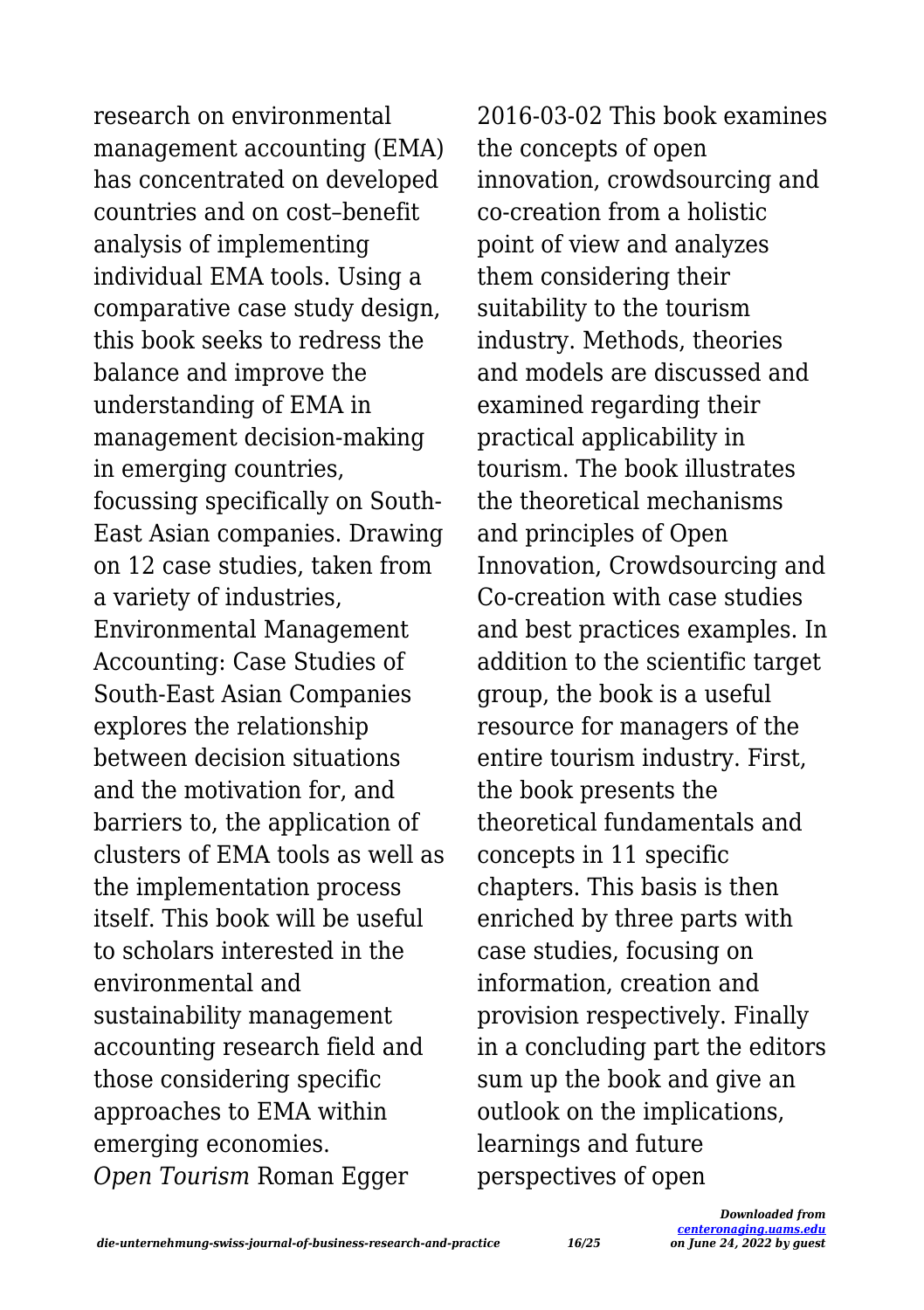innovation, crowdsourcing and collaborative consumption in the tourism industry.

**Free Innovation** Eric Von Hippel 2016-11-10 A leading innovation scholar explains the growing phenomenon and impact of free innovation, in which innovations developed by consumers and given away "for free." In this book, Eric von Hippel, author of the influential Democratizing Innovation, integrates new theory and research findings into the framework of a "free innovation paradigm." Free innovation, as he defines it, involves innovations developed by consumers who are selfrewarded for their efforts, and who give their designs away "for free." It is an inherently simple grassroots innovation process, unencumbered by compensated transactions and intellectual property rights. Free innovation is already widespread in national economies and is steadily increasing in both scale and scope. Today, tens of millions of consumers are collectively spending tens of billions of

dollars annually on innovation development. However, because free innovations are developed during consumers' unpaid, discretionary time and are given away rather than sold, their collective impact and value have until very recently been hidden from view. This has caused researchers, governments, and firms to focus too much on the Schumpeterian idea of innovation as a producerdominated activity. Free innovation has both advantages and drawbacks. Because free innovators are self-rewarded by such factors as personal utility, learning, and fun, they often pioneer new areas before producers see commercial potential. At the same time, because they give away their innovations, free innovators generally have very little incentive to invest in diffusing what they create, which reduces the social value of their efforts. The best solution, von Hippel and his colleagues argue, is a division of labor between free innovators and producers, enabling each to do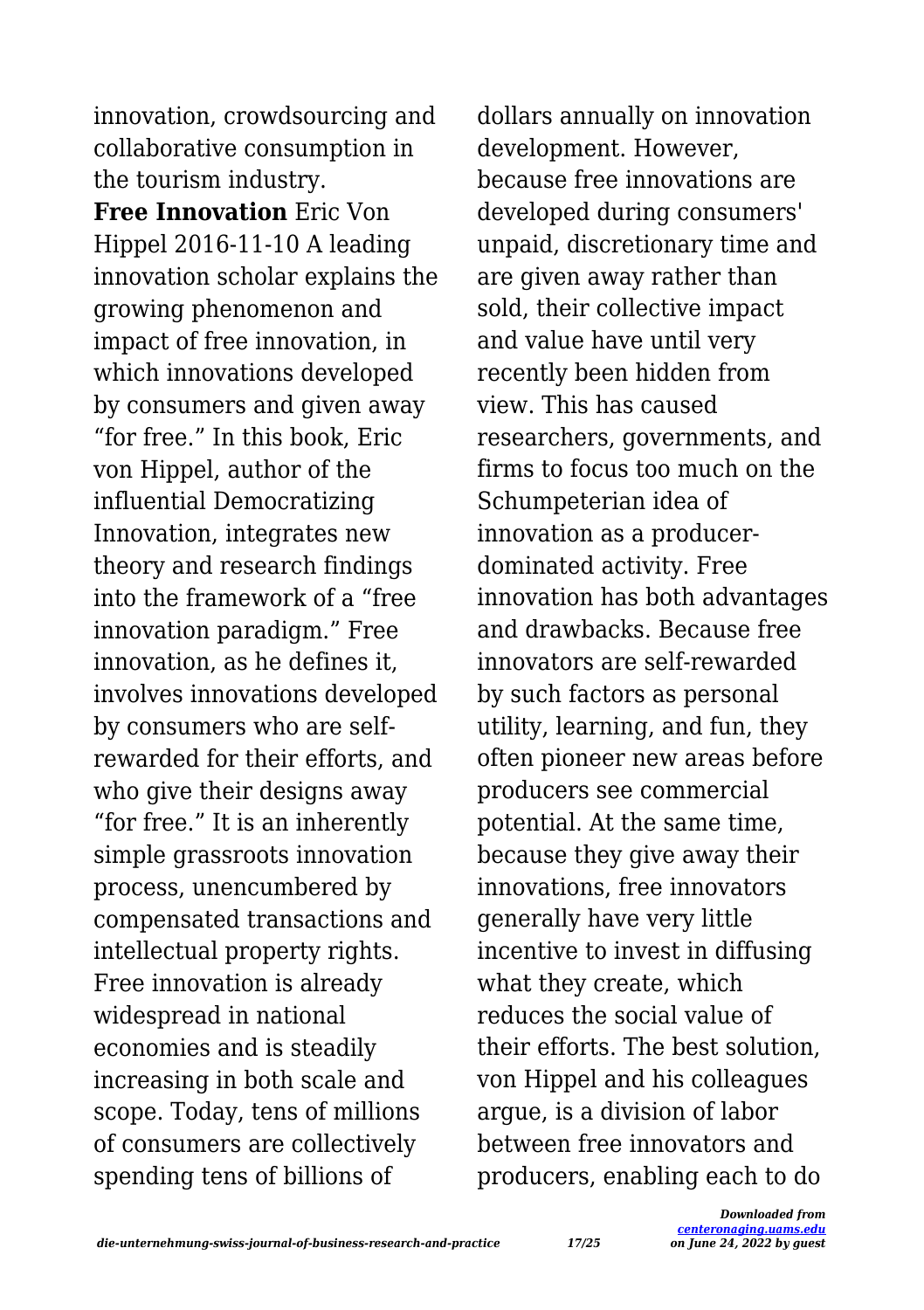what they do best. The result will be both increased producer profits and increased social welfare—a gain for all. New Waves in Innovation Management Research (ISPIM Insights) Marcus Tynnhammar 2019-02-02 Launched in 2011 to recognize the prolific contribution that PhD dissertations make to the field of Innovation Management, the ISPIM Dissertation Award selects three winners from the possible 100+ entries every year. Aided in the selection process by the generous support of Innovation Leaders, the ISPIM presents the awards at their annual Innovation Conference. With only three finalists being selected each year, many excellent submissions do not receive the recognition they deserve. To rectify this, the 2018 ISPIM Dissertation Award cast its spotlight beyond the top three dissertations and onto a much greater number of entries. Compiling the top 28 submissions received this year, 'New Waves in Innovation Management Research' is

organized into six thematic sections that cover areas such as investments, collaboration, and creativity. Presenting a broad range of case studies and data from across global, this edited volume illustrates the breadth of research potential in the coming wave of innovation management. This book will be of interest to students, researchers and professional managers, alike, who are interested in or actively involved in the latest research on innovation management. *Moderne Konzepte des organisationalen Marketing* Thorsten Kliewe 2014-01-16 Das Buch widmet sich dem organisationalen Marketing, d. h. Marketing gegenüber Organisationen aller Art als Zielgruppen. Es werden neue Erkenntnisse aus der Theorie und Praxis des Business-to-Business- und des Science-to-Business Marketing aufgezeigt.

*Innovation and Entrepreneurship* John R. Bessant 2015-06-08 Innovation and Entrepreneurship 3rd Edition is an accessible text on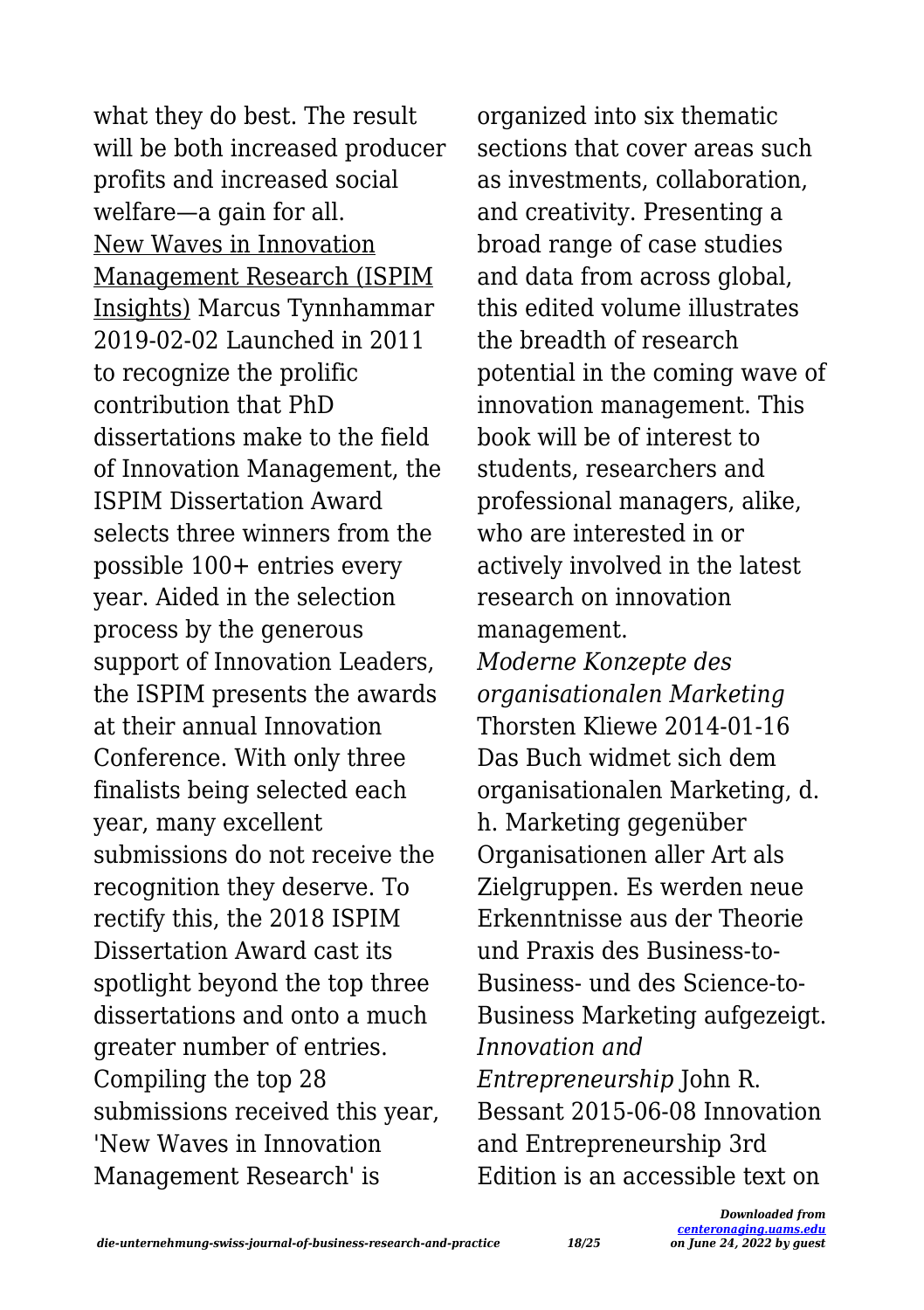innovation and entrepreneurship aimed specifically at undergraduate students studying business and management studies, but also those on engineering and science degrees with management courses. The text applies key theories and research on innovation and entrepreneurship and then reviews and synthesises those theories and research to apply them in a much broader and contemporary context, including the corporate and public services, emerging technologies and economies, and sustainability and development and creating and capturing value from innovation and entrepreneurship. In this third edition the authors continue to adopt an explicit process model to help organise the material with clear links between innovation and entrepreneurship. This text has been designed to be fully integrated with the Innovation Portal at www.innovation-portal.info, which contains an extensive

collection of additional resources for both lecturers and students, including teaching resources, case studies, media clips, innovation tools, seminar and assessment activities and test questions. **Upgrade-Auktionen für die Nachfragesteuerung bei kundenindividueller Auftragsmontage** Andreas Matzke 2016-01-15 Andreas Matzke zeigt auf Basis einer umfassenden Analyse von Upgrade-Auktionen, wie durch ihren Einsatz Erlöse gesteigert sowie Bedarfsschwankungen im Produktions- und Zuliefernetzwerk verringert werden können. So können Unternehmen mit kundenindividueller Auftragsmontage Upgrade-Auktionen einsetzen, um bestehende Kundenaufträge aufzuwerten und Restkapazitäten zu vermarkten. Unter Rückgriff auf Grundlagen der Prospect-Theorie identifiziert der Autor Bedingungen für einen erfolgreichen Einsatz von Upgrade-Auktionen und leitet daraus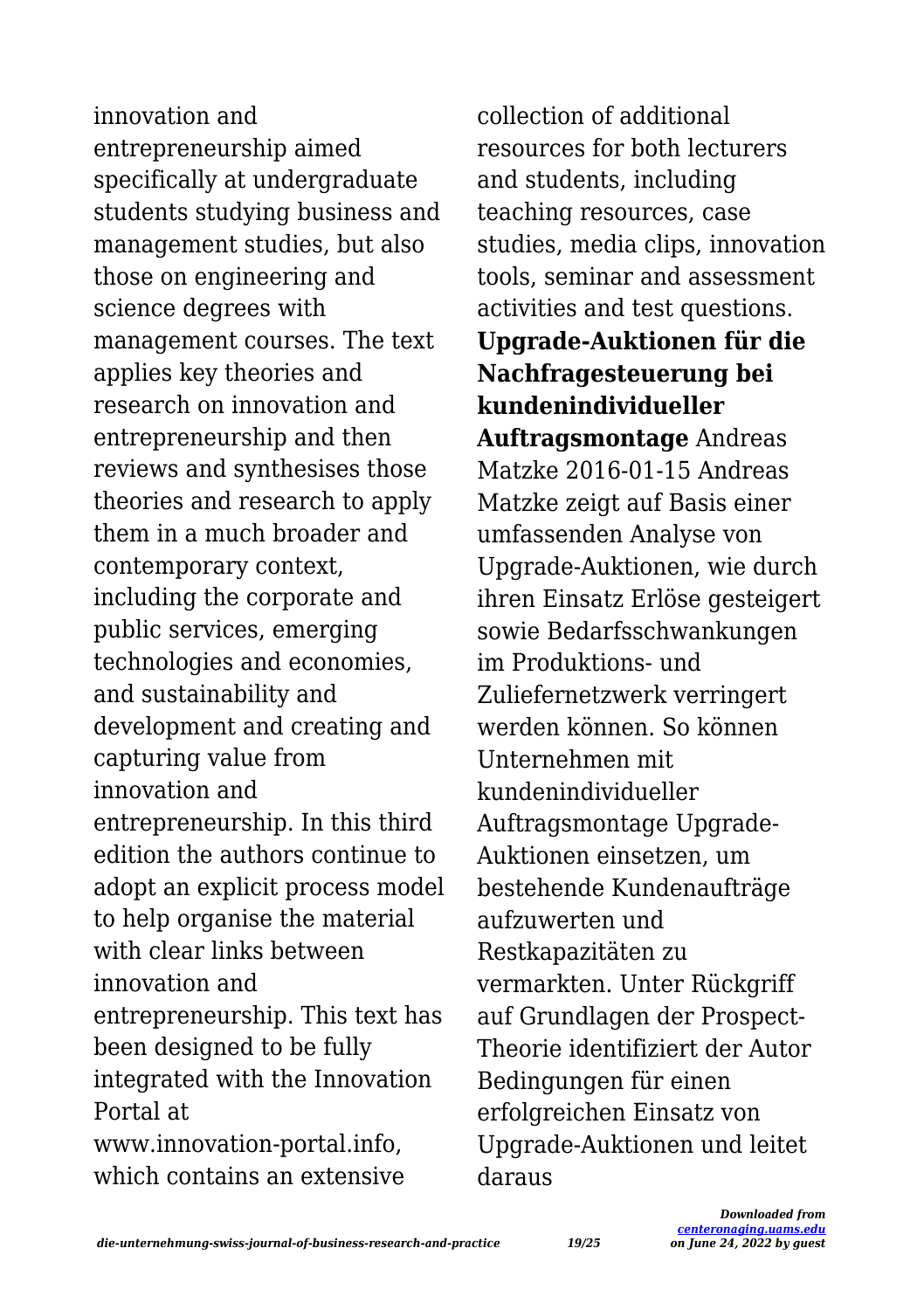Handlungsempfehlungen für Entscheidungsträger in der Praxis ab.

**Innovation from Emerging Markets** Fernanda Cahen 2021-01-31 In recent years, emerging markets have come to represent the largest share of global GDP and have made gains in economic development and political influence. In turn, emerging market companies have taken on a new level of importance in driving innovation, local development and global competition. Advancing an integrative view that captures the diversity of innovation among companies in emerging markets, this book highlights the rapid evolution of emerging markets from imitators to innovation leaders. Building upon research conducted by the Emerging Multinational Research Network (EMRN) in collaboration with several universities in North and South America, Europe and China, this rich and expansive collection includes studies of innovation in regions yet to receive focused analysis in the

field. The authors also reexamine dominant theories of innovation and capability creation based on a broad range of case studies and research insights. Offering a taxonomy of emerging market innovations, this collection reveals the unique drivers, types, and outcomes of innovation in emerging markets.

*Die Unternehmung* 2011 Multidisciplinary Design of Sharing Services Maurizio Bruglieri 2018-04-17 This book explores all aspects of the sharing economy, pursuing a multidisciplinary approach encompassing Service Design, Spatial Design, Sociology, Economics, Law, and Transport and Operations Research. The book develops a unified vision of sharing services, and pinpoints the most important new challenges. The first, more theoretical part covers general topics from the perspectives of experts in the respective disciplines. Among the subjects addressed are the role of the user in co-design and coproduction; impacts of sharing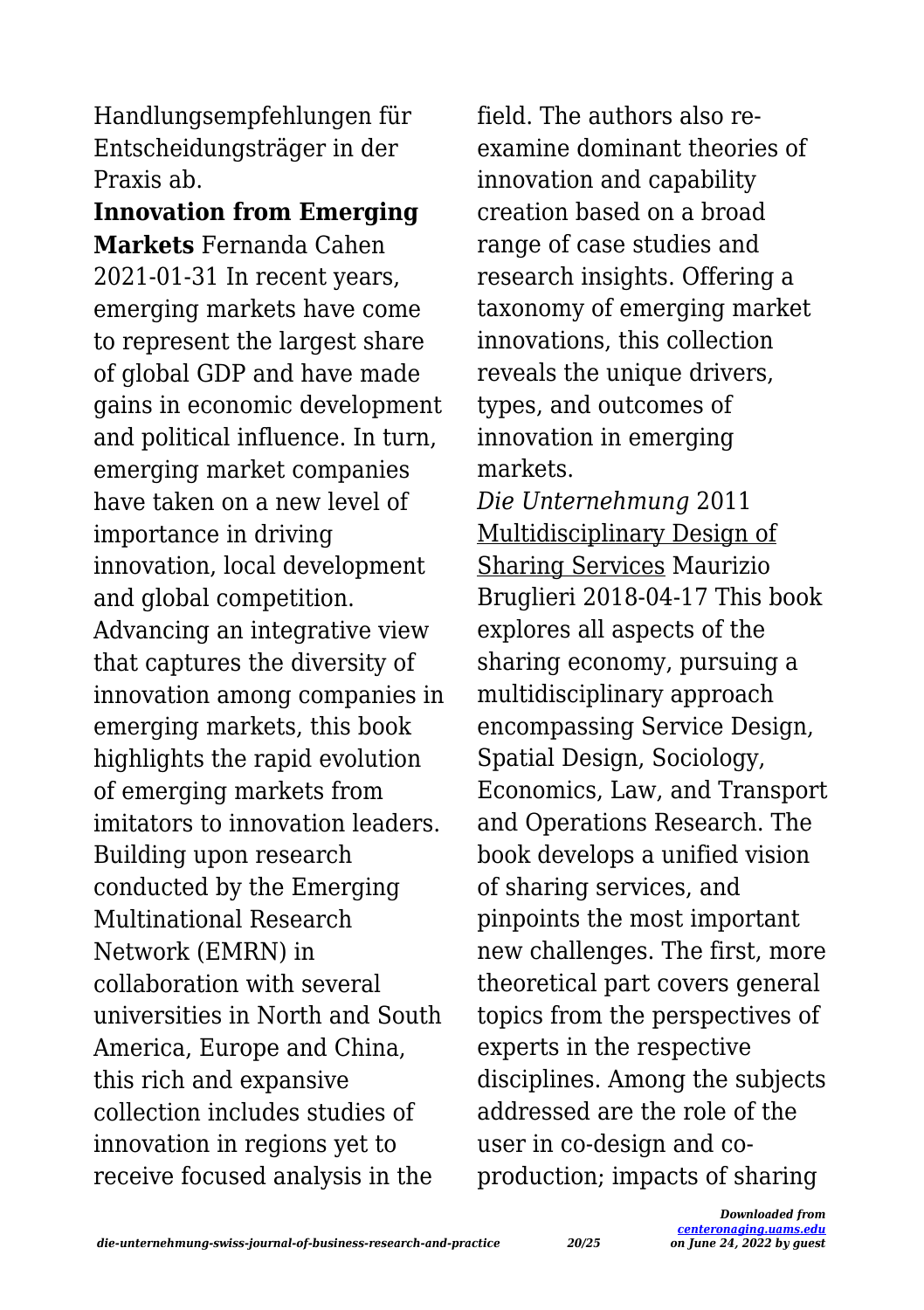services on cities, communities, and private spaces; individual rewarding and social outcomes; regulatory issues; and the scope for improving the efficiency of design, management, and analysis of sharing services. In turn, the second part of the book presents a selection of case studies of specific sharing services, in which many of the concepts described in the first part are put into practice. Readers will gain a deeper understanding of the dynamics of sharing services and of the hidden problems that may arise. Key factors responsible for the success (or failure) of sharing services are identified by analyzing some of the best (and worst) practices. Given its breadth of coverage, the book offers a valuable guide for researchers and for all stakeholders in the sharing economy, including startup founders and local administrators.

# **Beyond Fintech: Technology Applications For The Islamic Economy** Hazik Mohamed 2020-11-25 Beyond Fintech:

Technology Applications for the Islamic Economy is a follow-up to the first-ever Islamic Fintech book by the author (published in 2018) that provided linkages between Islamic Finance and disruptive technologies like the blockchain. In the wake of fintech as a new trend in financial markets, the groundbreaking book stressed the relevance of Islamic finance and its implications, when enabled by fintech, towards the development of the Islamic digital economy. While the earlier work discussed the crucial innovation, structural, and institutional development for financial technologies in Islamic Finance, this new research explores the multiple applications possible in the various sectors of the economy, within and beyond finance, that can be significantly transformed. These revolutionary applications involve the integration of AI, blockchain, data analytics, and Internet-of-Things (IoT) devices for a holistic solution to tackle the bottlenecks and other issues in existing processes of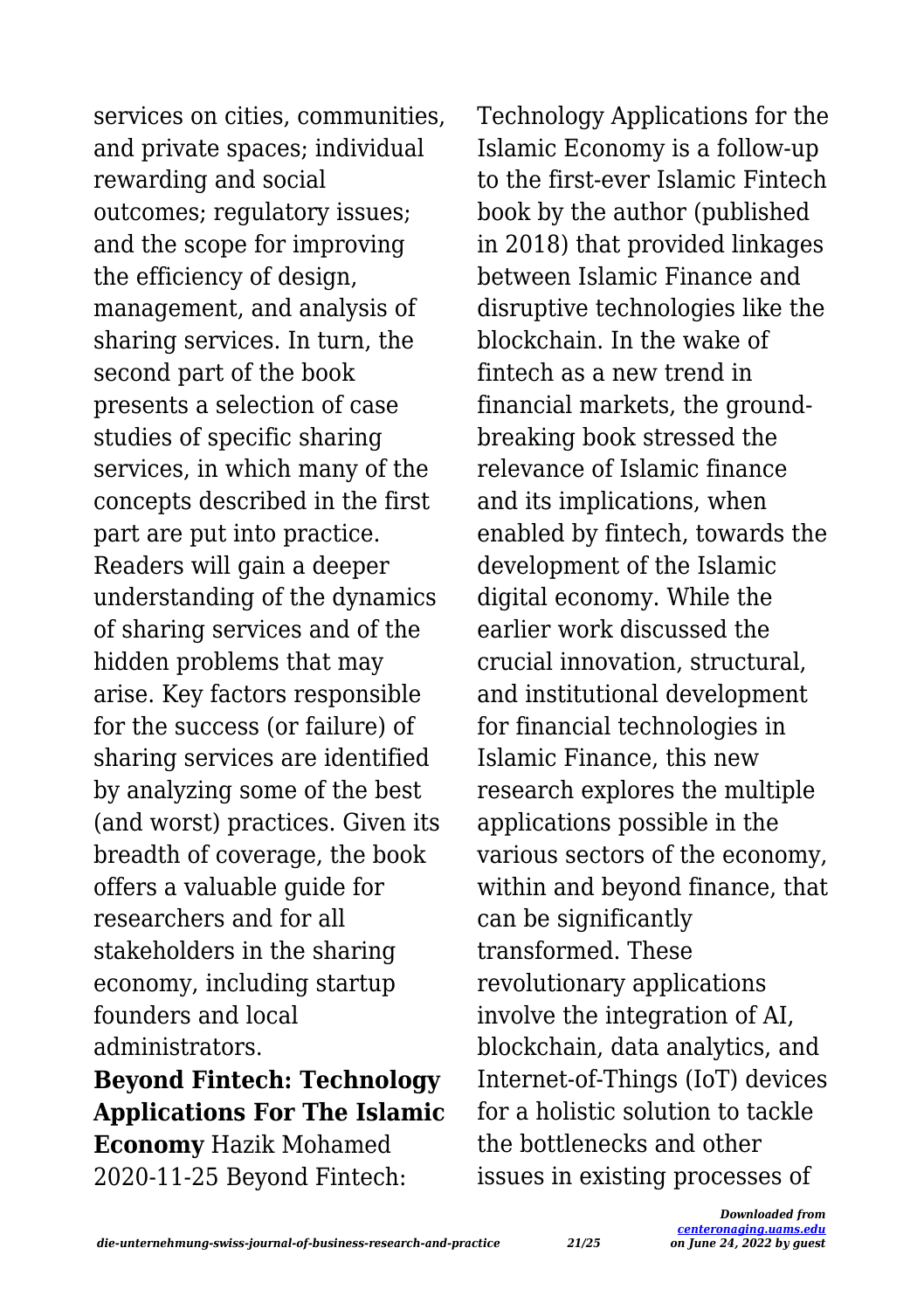traditional systems. The principles of accountability, duty, justice, and transparency are the foundation of shaping the framework in achieving good governance in all institutions — public or private, Islamic or otherwise. Technologies like AI, blockchain, and IoT devices can operationalize the transparency and accountability that is required to eradicate poverty, distribute wealth, enhance micro-, smalland large-scale initiatives for social and economic development, and thus share prosperity for a moral system that enables a more secure and sustainable economy. 2010 De Gruyter 2011-06-15 *Knowledge Management Initiatives and Strategies in Small and Medium Enterprises* Bencsik, Andrea 2016-09-27 To maintain a competitive edge against other businesses, companies must ensure the most effective strategies and procedures are in place. This is particularly critical in smaller business environments with fewer resources. Knowledge

Management Initiatives and Strategies in Small and Medium Enterprises is an authoritative reference source for the latest scholarly material on the management of knowledge resources in smaller-scale enterprises. Highlighting theoretical foundations and real-world applications, this book is ideally designed for professionals, practitioners, researchers, and upper-level students interested in emerging perspectives on knowledge management. Organisationsentwicklung Fritz Gairing 2017-08-23 Nur wer sich entwickelt überlebt. Das wissen wir nicht erst seit Charles Darwin. Komplexität und Dynamik treiben heute wirtschaftliche Prozesse in rasantem Tempo voran. Märkte, Technologien, Globalisierung, Digitalisierung und die mit Macht hereinbrechende vierte Industrielle Revolution zwingen Unternehmen zu tiefgreifenden Veränderungsprozessen. Wie können strategische, strukturelle und soziale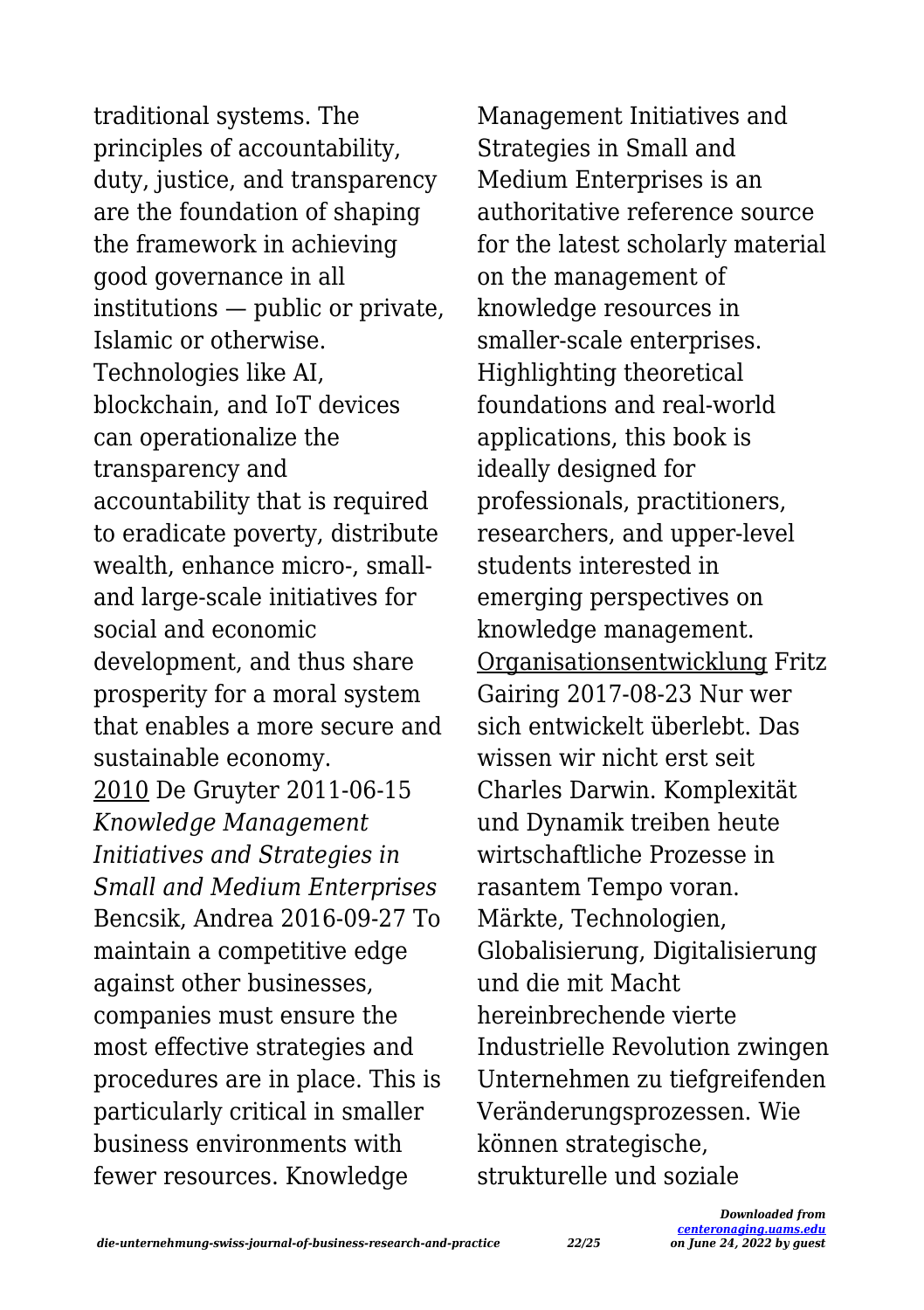Dimensionen der Veränderung in einem Unternehmen integrativ und professionell geplant, organisiert und gesteuert werden? Dieses Buch gibt Antworten: Es erläutert die wissenschaftlichen Wurzeln, erklärt die zentralen theoretischen Konzepte und beschreibt ganz praktisch das Handwerkszeug bei der Planung und Gestaltung von Organisationsentwicklungsproz essen - mit besonderem Augenmerk auf aktuelle Herausforderungen. *Handbook of the Sharing Economy* Russell W. Belk 2019 With the radical growth in the ubiquity of digital platforms, the sharing economy is here to stay. This Handbook explores the nature and direction of the sharing economy, interrogating its key dynamics and evolution over the past decade and critiquing its effect on society. *Industry 4.0 in Textile Production* Yves-Simon Gloy 2021-01-05 This book discusses the design of textile production within the framework Industry 4.0. Relevant research topics in the textile industry are

identified and solutions are conceptualized, developed and implemented. This is followed by an evaluation of the solutions in which, among other things, the profitability is considered. Questions about the transfer of knowledge into the company complete the work. Industry 4.0 in Textile Production provides a rich investigation into and survey of textile production The informative cases studies, clear perspective, and detailed analysis make this book of great use to engineers, researchers and postgraduate students interested in the textile industry.

**Market Engineering** Henner Gimpel 2021 This open access book provides a broad range of insights on market engineering and information management. It covers topics like auctions, stock markets, electricity markets, the sharing economy, information and emotions in markets, smart decisionmaking in cities and other systems, and methodological approaches to conceptual modeling and taxonomy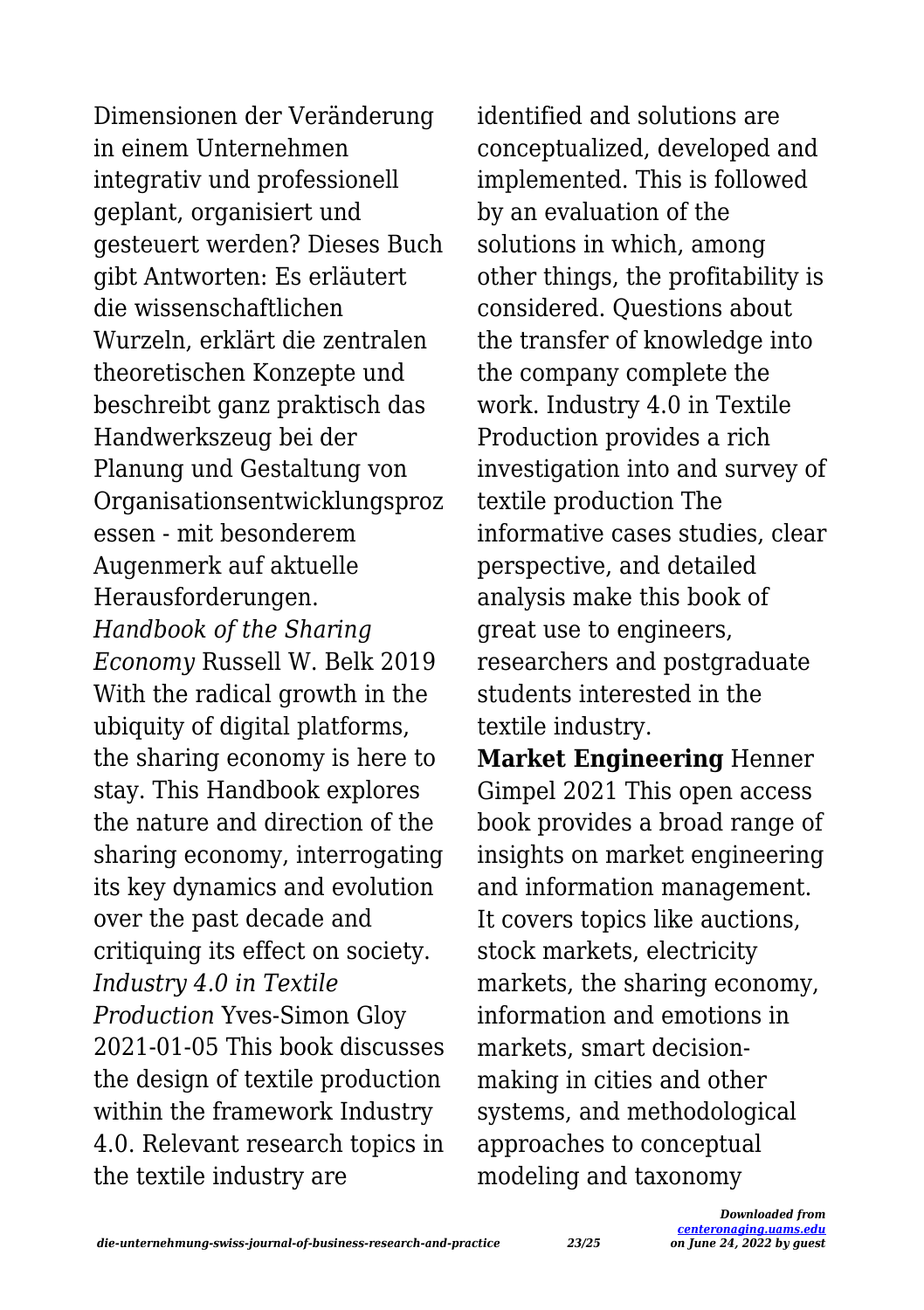development. Overall, this book is a source of inspiration for everybody working on the vision of advancing the science of engineering markets and managing information for contributing to a bright, sustainable, digital world. Markets are powerful and extremely efficient mechanisms for coordinating individuals' and organizations' behavior in a complex, networked economy. Thus, designing, monitoring, and regulating markets is an essential task of today's society. This task does not only derive from a purely economic point of view. Leveraging market forces can also help to tackle pressing social and environmental challenges. Moreover, markets process, generate, and reveal information. This information is a production factor and a valuable economic asset. In an increasingly digital world, it is more essential than ever to understand the life cycle of information from its creation and distribution to its use. Both markets and the flow of information should not

arbitrarily emerge and develop based on individual, profitdriven actors. Instead, they should be engineered to serve best the whole society's goals. This motivation drives the research fields of market engineering and information management. With this book, the editors and authors honor Professor Dr. Christof Weinhardt for his enormous and ongoing contribution to market engineering and information management research and practice. It was presented to him on the occasion of his sixtieth birthday in April 2021. Thank you very much, Christof, for so many years of cooperation, support, inspiration, and friendship. *Financial Intelligence in Human Resources Management* Gurinder Singh 2021-07-15 This new volume familiarizes readers with the very relevant concepts of human resources and finance in Industry 4.0. The book looks at the adoption of current fastmoving computers and automation in the workplace and its impact on the financial